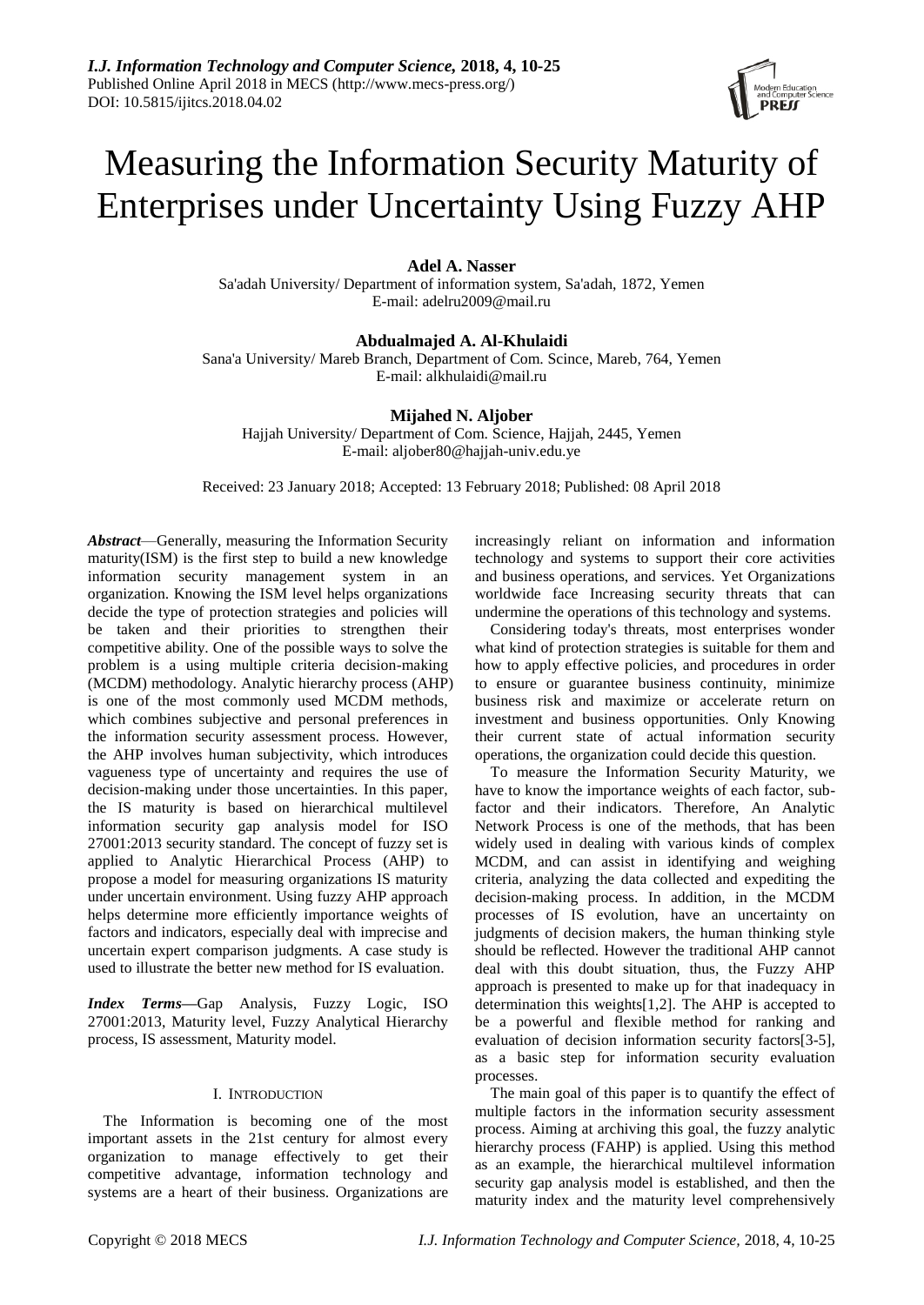assessed. Also, the weights of various factors are defined to find the most influential factors on the total information security level. The rest of paper is organized as follows, Section I contains Introduction, Section II contains the review of previous related work in various resent security analysis standards, maturity models, hierarchical multilevel gap analysis models and measurement for information security maturity, Section III describes concept of Analytic Hierarchy Process(AHP), Section IV describes concept of Fuzzy AHP as a methodology of research, Section V describes the proposed model for measuring information security maturity index, contains results, discussion, and recommendation to improving the information security management in the uncertain organizations using FAHP, Section VI contains conclusions of research work. The last section contains the references.

# II. RELATED WORKS

# *A. Information Security Assessment: Standards and Models*

Information security systems are of great importance for business organizations as they become the main key to planning and management in modern enterprises to endure the safety, availability, and confidentiality of information[6,7]. The internal and external security threats made the international organizations seek to adopt specific security policy standards that draw up an integrated policy to put the concept of information security into practice at institutions, from analysis of risks to the application of security controls to minimize these risks[8,9].

Assessment of information security risks applicable to any organization depends heavily on the nature of its business and its technical structure. Therefore, identifying information security risks and areas of related policy that apply to any organization requires an understanding of the practical and technical aspects of these institutions, and the categorization of policies is done depending on a set of their own controls such as access control and continuity of work and compliance with international standards.

IS Maturity of an organization is the state of an organization when it achieves the full development state in using information security operations controls in order to ensure or guarantee business continuity, minimize business risk and maximize or accelerate return on investment and business opportunities. It is a part of the system of information security management, It is the first step in the management of information security risks to identify vulnerabilities in the information security systems at the enterprise, it helps determine the type of protection strategies and policies to be taken and their priorities, and it must be based on an appropriate international standard[8,9]. In order to determine the current maturity state of IS in an organization, it is required to carry out measuring the IS maturity of that organization using international ISM legal, regulatory,

and internal requirements relevant to the organization, In this case, it is a reference to the standards and laws related to information security

Many of the best practices for information security management have been developed. Most important of these are Developed several best practices for information security management, the most important of which is the ISO 7799 standard, the updated version of the ISO 27000 standard, Control Objectives for Information and Related Technologies (COBIT), Information Technology Infrastructure Library (ITIL), national guidelines for information security such as (NIST 800-53), etc. Studies [10-13] have shown that the application of these standards and guidelines is constantly increasing worldwide for the sake of improving the level of information security in the institutions and, in particular, to meet the requirements imposed on these institutions by legal and auditing institutions, national or international. It revolves around the need to follow a set of security compliance regulations during the implementation of the structure of information security management in the organizations business [14].

ISO/IEC 27001 is the international standard for information security management which defines a set of controls and requirements to establish, implement, operate, monitor, review, maintain and improve an information security management system (ISMS). ISO/IEC 27001-2005 has been prepared to reemphasize the code of practice of ISO 17799 with few Amendments and additions of controls that will enhance and improve the ISMS further [14,15]. The ISO/IEC 27001:2013 Standard is the second edition of the standard and replaces the first edition ISO/IEC 27001:2005 Standard.

The idea of information security standards that have models with measurable effects on the business becomes more present in practice and more respected by experts [16]. Maturity models defined as a structured collection of elements that describe the characteristics of effective processes or products [17], It also defines the order in which security elements must be implemented, encourages the use of standards of best practices and provides a means to compare security programs[12], used regularly in the field of Information Systems as an approach for organizational assessment [12,18] as a benchmark comparison tool to evaluate the ability of organizations to meet the objectives of security [19]. Any systematic framework for carrying out benchmarking and performance enhancement that has continuous improvement processes can be considered a Maturity Model [12]. in the constituent literature, a maturity model used to describe, explain and evaluate growth life cycles, can be used for assessing and/or achieving compliance since they allow the measurement of a maturity level and, by identifying the gap between the current and pursued level, helps to understand the effects that are expected from the organization [16], allows the planning of efforts, priorities and objectives in order to achieve the goals proposed, and identifies project or organizational strengths, weaknesses and benchmarking information [20]. Thus, Maturity implies perfect or explicitly defined,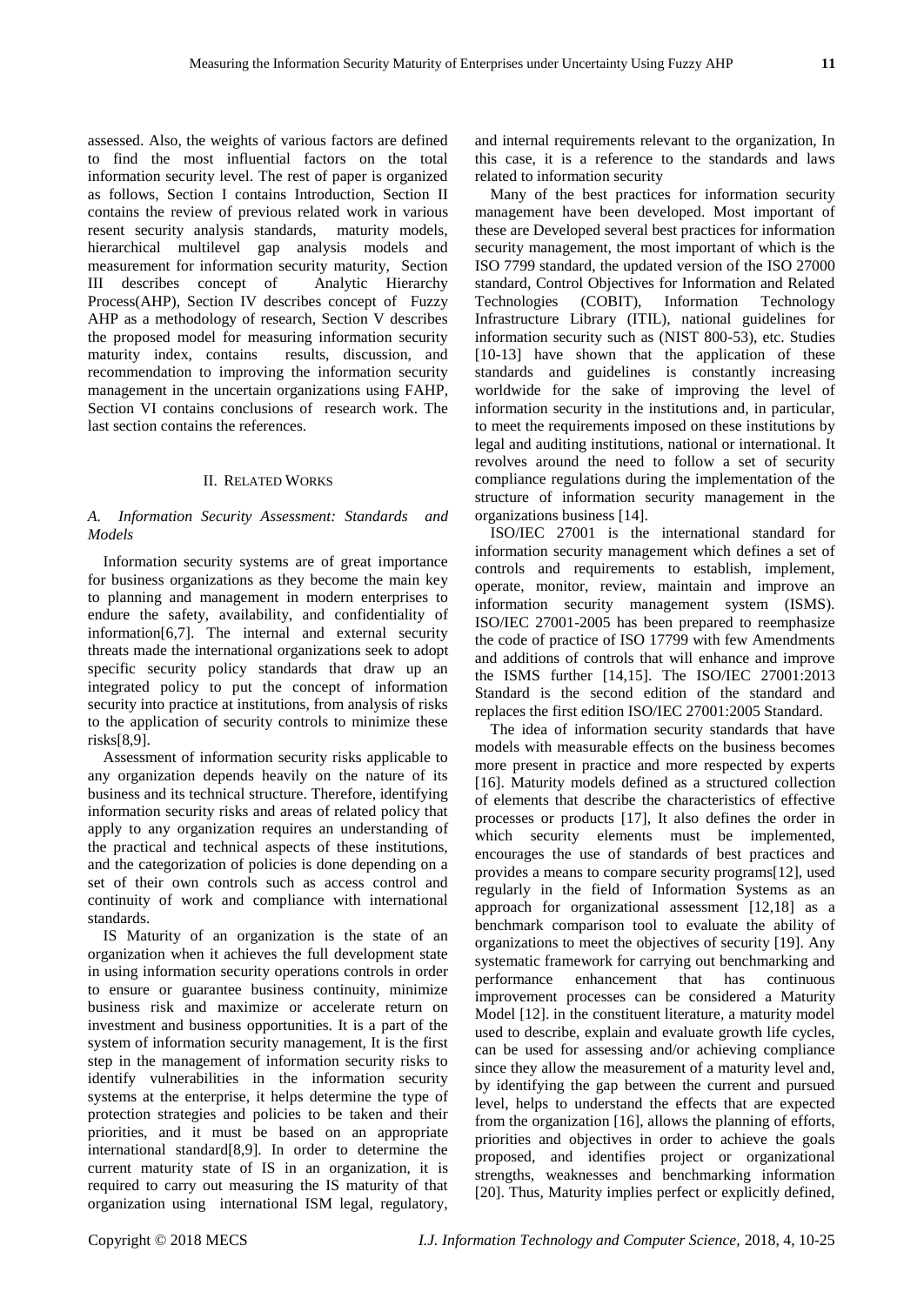managed, measured, and controlled systems. In general, maturity models have the following properties [21]:

- The development of a single entity is simplified and described with a limited number of maturity levels (usually four to six);
- Levels are characterized by certain requirements, which the entity has to achieve on that level;
- Levels are ordered sequentially, from an initial level up to an ending level (the latter is the level of perfection).

There are common maturity models available and these are NIST, GISM, ISM3, CITI-ISEM, COBiT, OISM3, SSE/CM, and CERT/CSO. The COBIT maturity model is widely used for IT governance, and for the purpose of this study, it was decided to use the COBiT model, because it is focused toward auditing specific procedural awareness and adaptation [12] and presents a set of indicators, which are more focused on the controls of activities than in their execution. These controls assist in optimizing the IT investment, provided measures to ensure servicing and administering standards of measurement to assess when there is an error in its use , help management full its IT governance responsibilities[12] and allows the organization to measure its current maturity level against a specific standard[22], in this case, ISO27001.

Nasser, in his paper[8], concluded that the assessment of the security situation is part of the system of information security management. It is the first step in the management of information security risks to identify vulnerabilities in the information security systems at the enterprise, it helps determine the type of protection strategies and policies to be taken and their priorities, and it must be based on an appropriate international standard, Farther more, in his work author described in detailed the following:

- The Importance of the information security assessment ;
- The Gap analysis concepts as a tool to compare actual performance of organization's with the standards;
- The key characteristic and the reasons behind the selecting of the of ISO27001standard;
- The role and benefits of using a maturity model in the information security assessment processes;
- The main reasons behind the selecting of the COBiT model to measure the current maturity level in the YAGS against an ISO 27001 standard.

Also, Authors in [11,12] suggested the COBiT maturity 6-stage roadmap of IS develop to determine the level of IS maturity. the list of agreed COBiT maturity values, their descriptions and maturity levels assessment criteria represented in the tables 1 and 2 [11,12]. This model has its measurement basis supported by the maturity scale of COBiT. [11].

Table 1. Maturity Values And Their Description

| Maturity value-level              | Description                                                                                                        |  |  |
|-----------------------------------|--------------------------------------------------------------------------------------------------------------------|--|--|
| $0 - \text{Non Existent}$         | There is no recognition of the need for<br>internal control.                                                       |  |  |
| 1- Initial / Adhoc                | There is some recognition of the need for<br>internal control.                                                     |  |  |
| $2 -$ RepeaTable But<br>Intuitive | Controls are in place but are not documented.                                                                      |  |  |
| 3 – Defined Process               | Controls are in place and are adequately<br>documented.                                                            |  |  |
| $4 -$ Managed and                 | There are an effective internal control and                                                                        |  |  |
| Measurable                        | risk management environment                                                                                        |  |  |
| 5 - Optimized                     | An organization-wide risk and control<br>program provides continuous and effective<br>control and risk mitigation. |  |  |

| Table 2Maturity Level Assessment Criteria |  |  |  |
|-------------------------------------------|--|--|--|
|-------------------------------------------|--|--|--|

| Maturity Index | Maturity Level                 |
|----------------|--------------------------------|
| $0 - 0.50$     | $0 -$ Non Existent             |
| $0.51 - 1.50$  | $1 -$ Initial / Adhoc          |
| $1.51 - 2.50$  | $2 -$ RepeaTable But Intuitive |
| $2.51 - 3.50$  | 3 – Defined Process            |
| $3.51 - 4.50$  | 4 – Managed and Measurable     |
| 4.51-5.00      | - Optimized                    |

## *B. Hierarchical Multileve IS Gap Analysis Models*

A common challenge for many organizations has been to operationalize the ISMS requirements and decide in which processes they should embed measurement controls in order to ensure that deviations in relation to the ISMS processes are detected and addressed as part of the on-going improvement.

Alison Anderson and Dennis Langley developed a security management system [23] based on the security studies of different organizations and proposed three groups for monitoring the internal security policy implementation: Information system, Information system assets, and Information system environment. According to [12], the ISO27001 security domains do not provide insight into which group in the organization is responsible for an activity. And management, technical and operational model (MTO) was introduced by them, This approach is based on ISO 17799:2005 for evaluating and continuously improving ISMS. In this model, the ISO 27001:2005 controls were grouped into three categories management, technical and operational controls.

In 2006, STOPE Model (Strategy, Technology, Organization, People, and Environment) was introduced by [24]. This approach is based on "six sigma" by using ISO 17799:2005 for evaluating and continuously improving ISMS. In 2017, Another framework assessment was introduced by [25], this framework is based on SANS Critical controls and/or ISO27032 ) as guidance for the scoring of the maturity levels, with a mapping to ISO 27001:2005, COBiT 4.1 and COBiT 5.0. For evaluating and continuously improving ISMS, the ISO 27001:2005 controls in this framework, was grouped into six responsibility categories: (Strategy and Policies, Organization, People, Processes, technology and facilities controls).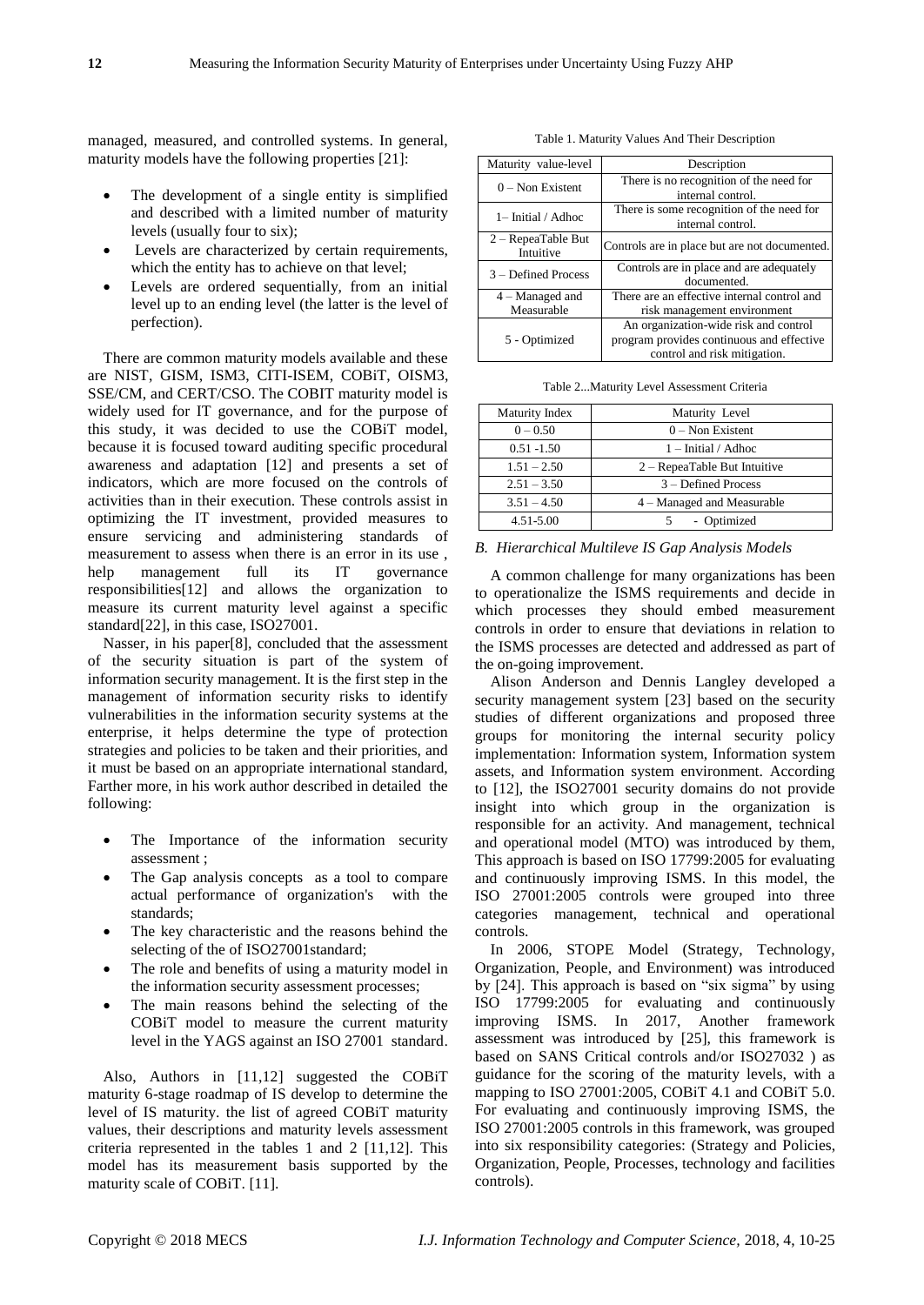In 2017, hierarchical multilevel information security gap analysis models were introduced by [9]. This approach is based on "integrating MTO, Responsibility, role-based, and organizational structure models " by using ISO 27001:2013 for evaluating and continuously improving ISMS. The benefits of this categorizations are fully described by the [9], the main of them, an organization can identify which part of their organization needs more attention regarding relevant threats, vulnerabilities provides a common language for all to view and manage information security activities. His research aimed to improve the information security practices at the Yemeni Academy for Graduate Studies by classification of security controls using a multilevel hierarchical model and assessing the information security level in each dimension of this models, assessed the extent of their compliance in them. It, also, attempted to measure the gap between the actual level of information

security practices at the academy and the level it seeks to achieve in compliance by using proposed models with the requirements of ISO / IEC: 27001.

Following is one of the hierarchical multilevel models to measure IS maturity of an enterprise proposed by Nasser[9].

Table 3 illustrates the following relationships: the ISO/IEC 27001: 2013, domain requirements and security controls. Security controls have 14 security control clauses, 35 Control Objectives and Controls have 114. Each security clause (A5-A18) covers one or more objective, each of them has a number of security controls. Each clause addressed to one of organizational information security architecture framework classes: (Compliance, Organization / Infrastructure, Security Baselines/ Risk Assessments, User Awareness and Training and Policies, Standard, and Procedures), TUDOR (2006)":

Table 3. Hierarchical Multilevel Gap Analysis Model

| Level 1     | Level 2      | Level 3        | Level 4     | Indicators              | Indicators         |
|-------------|--------------|----------------|-------------|-------------------------|--------------------|
|             | <b>PSP</b>   | A5             | A5.1        | $\overline{c}$          | A5.1.1, A5.1.2     |
| Management  |              |                | A6.1        | 5                       | A6.1.1, , A6.1.5   |
|             | $\mathbf{O}$ | A6             | A6.2        | $\overline{c}$          | A6.2.1, A6.2.2     |
|             | AT           |                | A15.1       | 3                       | A15.1.1, , A15.1.3 |
|             |              | A15            | A15.2       | $\overline{c}$          | A15.2.1, A15.2.2   |
|             |              |                | A18.1       | 5                       | A18.1.1, , A18.1.5 |
|             | ${\bf C}$    | A18            | A18.2       | 3                       | A18.2.1, , A18.2.3 |
|             |              |                | A8.1        | $\overline{\mathbf{4}}$ | A8.1.1, , A8.1.4   |
|             | <b>PSP</b>   | A8             | A8.2        | 3                       | A8.2.1, , A8.2.3   |
|             |              |                | A8.3        | 3                       | A8.3.1, , A8.3.3   |
|             |              | A11            | A11.1       | 6                       | A11.1.1, , A11.1.3 |
|             |              |                | A11.2       | 9                       | A11.2.1, A11.2.2   |
|             |              |                | A12.1       | 4                       | A12.1.1, , A12.1.4 |
| Technical   |              |                | A12.2       | $\mathbf{1}$            | A12.2.1            |
|             |              |                | A12.3       | $\mathbf{1}$            | A12.2.1            |
|             | ${\rm SR}$   | A12<br>A13     | A12.4       | 4                       | A12.4.1, , A12.4.4 |
|             |              |                | A12.5       | $\mathbf{1}$            | A12.2.1            |
|             |              |                | A12.6       | $\overline{c}$          | A12.6.1, A12.6.2   |
|             |              |                | A12.7       | $\mathbf{1}$            | A12.7.1            |
|             |              |                | A13.1       | 3                       | A13.1.1, , A12.1.3 |
|             |              |                | A13.2       | $\overline{4}$          | A13.2.1, , A13.2.4 |
|             |              |                | A7.1        | $\overline{c}$          | A7.1.1, A7.1.2     |
|             | AT           | A7             | A7.2        | 3                       | A7.2.1, , A7.2.3   |
|             |              |                | A7.3        | $\mathbf{1}$            | A7.3.1, , A7.3.3   |
|             |              |                | A9.1        | $\overline{c}$          | A9.1.1, A9.1.2     |
|             |              | A <sub>9</sub> | A9.2        | 6                       | A9.2.1, , A9.2.6   |
|             | <b>PSP</b>   |                | A9.3        | $\mathbf{1}$            | A9.3.1             |
| Operational |              |                | A9.4        | 5                       | A9.4.1, , A9.4.5   |
|             |              | A10            | A10.1       | $\boldsymbol{2}$        | A10.1.1, A10.1.2   |
|             |              |                | A14.1       | 3                       | A14.1.1, A14.1.3   |
|             |              | A14            | $\rm A14.2$ | 9                       | A14.2.1, , A14.2.9 |
|             |              |                | A14.3       | $\mathbf{1}$            | A14.3.1            |
|             | ${\rm SR}$   | A16            | A16.1       | $\boldsymbol{7}$        | A16.1.1, A16.1.7   |
|             |              | A17            | A17.1       | 3                       | A17.1.1, A17.1.3   |
|             |              |                | A17.2       | $\mathbf{1}$            | A17.2.1            |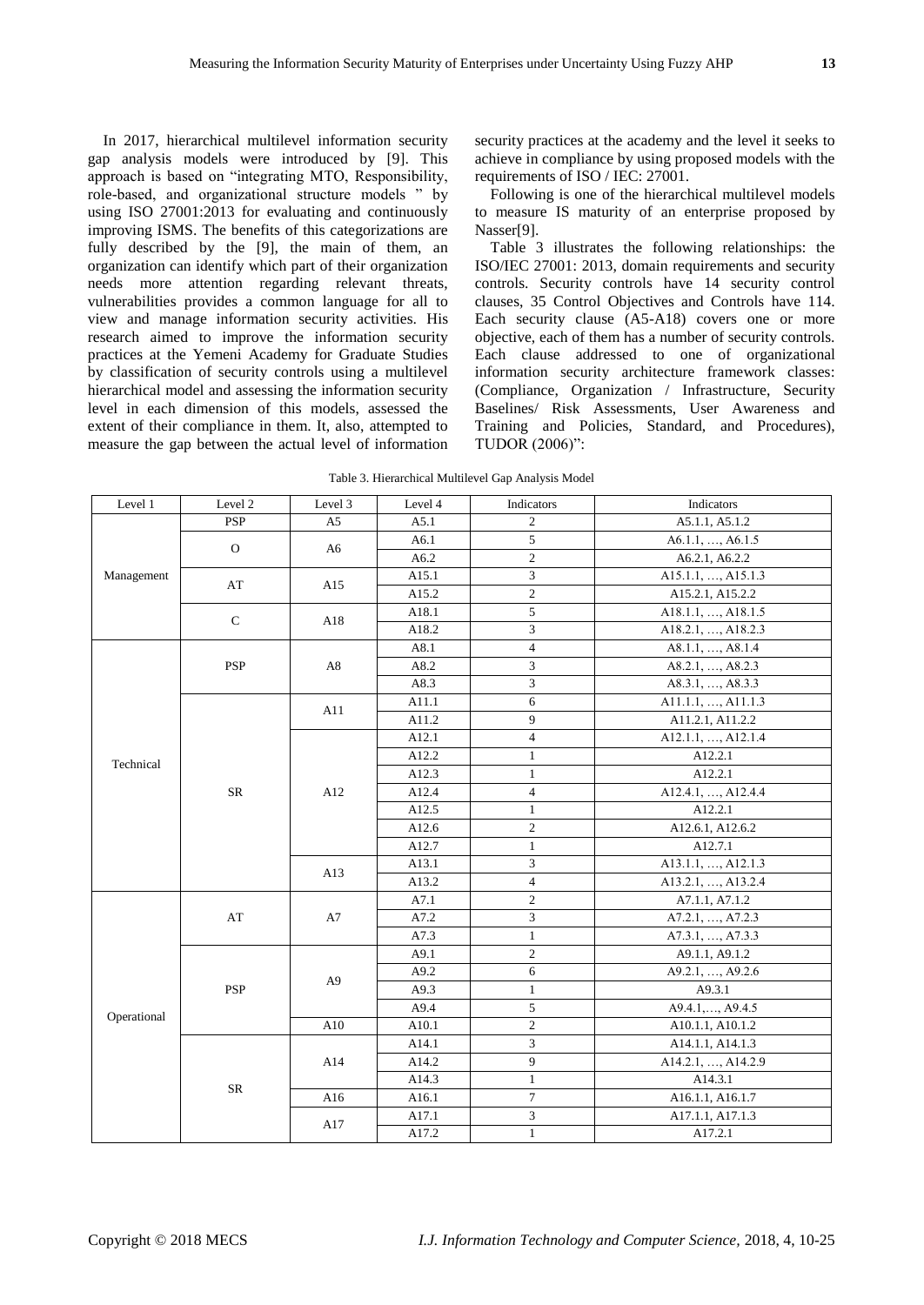- Compliance Controls (C): Compliance
- Organization / Infrastructure Controls (O): Organization of information security)
- Security Baselines/ Risk Assessments Controls(SR):
- (Physical and environment security/ Operations management/ communications management/
- Information systems acquisition & development &maintenance/ Information security incident management/ Information security aspects of BCM),
- User Awareness and Training Controls (AT): (Human resource security/ Supplier relationships),
- Policies, Standard, and Procedures Controls (PSP): (Information security policy/ Access Control/ Asset management/ Cryptography).

Also, each of listed domains or classes is directly addressed to one of MTO domains (management, technical and operational):

- Management clauses: Information security policies; Organization of information security; Supplier relationships and Compliance.
- Technical controls: Asset management; Physical and environmental security; Operations security and Communications security.
- Operational controls: Human resource security; Access control; Cryptography; System acquisition, development, and maintenance; Information security incident management and Information security aspects of business continuity management.

The Information security assessment proses in studied works are comprised of three main elements: A security control matrix, a set of security performance metrics and a measurement model. For example, Nasser [9], in his work describes these elements as follows: The security control matrix is a compilation of security controls from security best practices, regulations, standards (such as ISO 27001:2013).

The controls are categorized into groups, classes or domains as proposed in [9]. The evaluation used as a benchmark what we call perfect security. Perfect security is defined as the desired level of security for the entity under evaluation, in this case, is a level 5. Once the security goals are defined, the stakeholders can select and prioritize from the security controls listed in the hierarchical model that they believe is needed to comply with the desired level of security. After determining the desired level of security (the security controls that are going to be evaluated), the stakeholders are required to select the security performance metrics. The measurement model receives as inputs the desired level of security (benchmark), the results of the security evaluation and the values of the SPM. Then, it determines the gap based on the level of compliance and considers priorities for the information criteria and controls to deliver different levels of security for each information

criteria under technical, operational and organizational perspectives. the last element is the measurement model. It takes into consideration the priorities for each aspect of security, namely, confidentiality, integrity, availability (i.e. information criteria) and security controls to deliver levels of security from different perspectives: MTO (Management, Technical and Operational), responsibility and role perspectives and for each information criteria.

# *C. Measurement of IS Maturity*

The method described above and most of the other methods for the assessment of information security do not deal with the subjectivity aspect of information security assessments based on people's perceptions, and they also do not describe measures of the consistency among evaluators and the authors did not mention group of decision-makers as well as uncertainty in their judgments. To deal with these issues, this research uses the Fuzzy AHP approach to develop a method for information security assessment. The method is based on hierarchical multilevel information security gap analysis model and on leading security performance indicators, defined according to the ISO 27001:2013 security standard.

FAHP method includes the important procedures of the determination of weights of various information security gap analysis factors, the qualitative analysis, and the establishment of the comprehensive calculation model.

This paper will use the measurement proposed by Nasser [8,9].Also, This paper will use one of Hierarchical multilevel information security gap analysis model proposed by Nasser [9] as a hierarchy multilevel information security gap analysis model. see table 4. The columns (level1- level4) illustrates the hierarchical multilevel factors, while the column "Maturity Index for each security indicator (controls)" combines indicators (controls) with development maturity index "stages".

The IS maturity index (ISMl) will be calculated by following formula[1]:

$$
ISMI = \sum_{i=1}^{n} W(C_i).ISMI(C_i), \sum_{i=1}^{n} W(C_i). = 1,
$$
 (1)

Where  $W(Ci)$  is the weight of ith control, "n"=114, is the number of controls in each ISO:27001:2013.After calculation, the obtained ISMI can be mapped to 6 stages of IS development road-map, find out the ISML by the rule described in table 2.

In their papers, authors etc. [8-13] did not mention a group of decision-makers as well as uncertainty in their judgments. Nasser let the weights of controls as:

$$
W(C1) = W(C2) = ... = W(Cn) = 1/n.
$$

This paper will use the measures proposed above to identify the maturity index with more attention to determine the relative importance weights of decision criteria in each level of the hierarchy using pair-wise comparisons and with mention group of decision-makers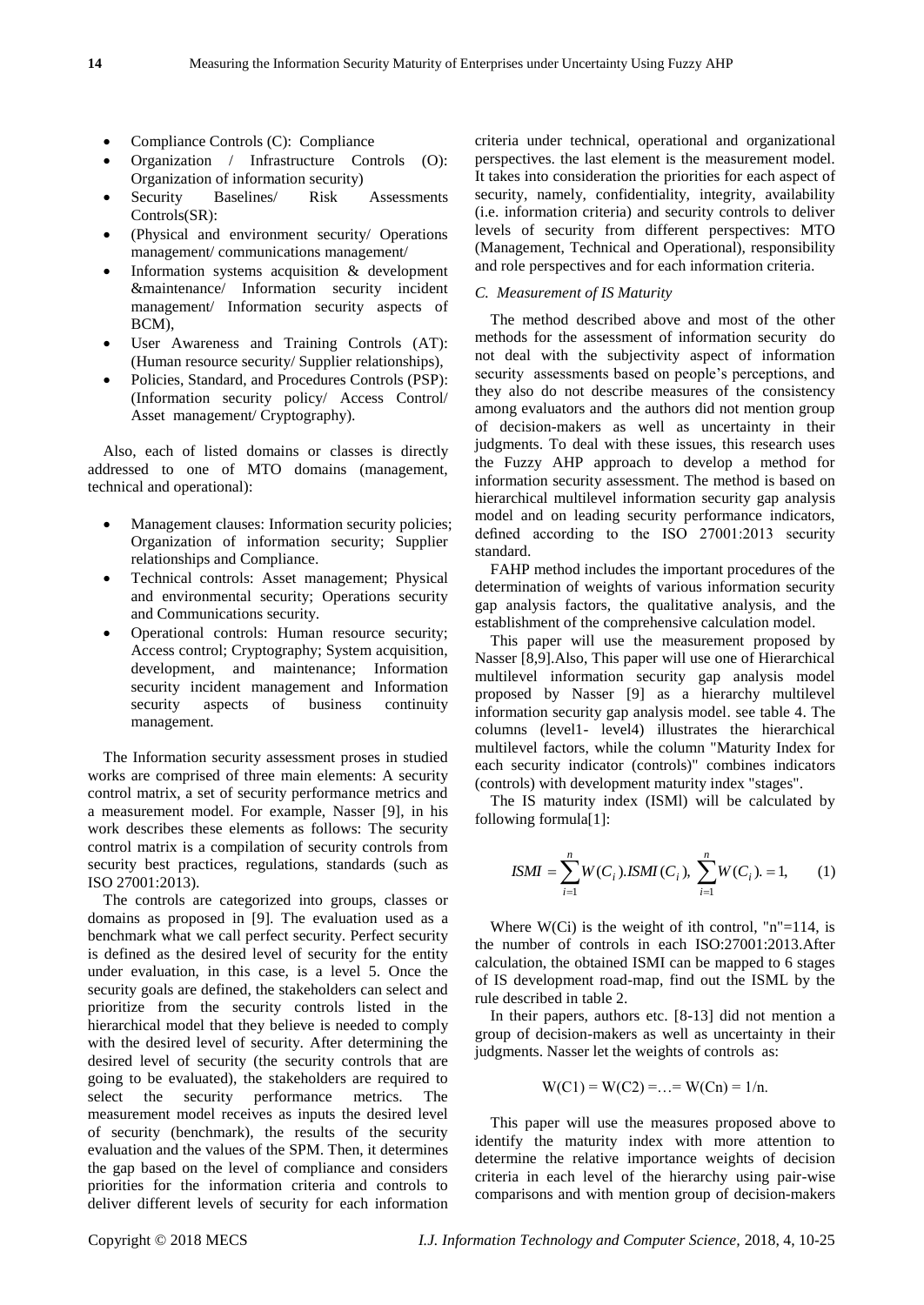as well as uncertainty in our judgments. This paper will use the fuzzy AHP approach to determine more appropriate coefficients in an uncertain environment to get a better IS maturity index.

| $\mathop{\rm L{}} 1$ | L <sub>2</sub>         | $\;$ L $\;$ 3            | $\;$ L $\;$ 4 $\;$ |                                | Maturity Index for each I security indicator (controls) |                         |                |                |                |                |                |                |
|----------------------|------------------------|--------------------------|--------------------|--------------------------------|---------------------------------------------------------|-------------------------|----------------|----------------|----------------|----------------|----------------|----------------|
|                      |                        |                          |                    | $1\,$                          | $\overline{2}$                                          | 3                       | $\overline{4}$ | $\overline{5}$ | $\overline{6}$ | $\overline{7}$ | $\,8\,$        | 9              |
|                      | PSP                    | A <sub>5</sub>           | 1(2)               | $\overline{0}$                 | $\overline{0}$                                          |                         |                |                |                |                |                |                |
|                      | $\rm{O}$<br>A6         |                          | 1(5)               | $\overline{2}$                 | $\overline{2}$                                          | $\overline{0}$          | 1              | $\overline{0}$ |                |                |                |                |
|                      |                        |                          | 2(2)               | $\overline{2}$                 | $\overline{1}$                                          |                         |                |                |                |                |                |                |
| Management           | $\mathbf{A}\mathbf{T}$ | A15                      | 1(3)               | $\overline{0}$                 | $\overline{2}$                                          | 3 <sup>2</sup>          |                |                |                |                |                |                |
|                      |                        |                          | 2(2)               | $\overline{5}$                 | $\overline{2}$                                          |                         |                |                |                |                |                |                |
|                      | ${\bf C}$              | A18                      | 1(5)               | $\overline{2}$                 | $\overline{1}$                                          | $\overline{4}$          | $\overline{3}$ | $\overline{1}$ |                |                |                |                |
|                      |                        |                          | 2(3)               | $\overline{2}$                 | $\overline{0}$                                          | $\overline{1}$          |                |                |                |                |                |                |
|                      |                        |                          | 1(4)               | $\overline{2}$                 | $\overline{2}$                                          | $\overline{2}$          | $\overline{3}$ |                |                |                |                |                |
|                      | <b>PSP</b>             | $\rm A8$                 | 2(3)               | $\overline{2}$                 | $\overline{1}$                                          | $\overline{1}$          |                |                |                |                |                |                |
|                      |                        |                          | 3(3)               | $\overline{2}$                 | $\overline{2}$                                          | $\overline{2}$          |                |                |                |                |                |                |
|                      |                        | A11                      | 1(6)               | $\overline{3}$                 | $\overline{4}$                                          | $\overline{4}$          | $\overline{2}$ | $\overline{4}$ | $\overline{4}$ |                |                |                |
|                      |                        |                          | 2(9)               | $\overline{4}$                 | $\overline{4}$                                          | $\overline{\mathbf{3}}$ | $\overline{4}$ | $\overline{4}$ | $\overline{2}$ | 2 <sup>7</sup> | 3 <sup>7</sup> | 3 <sup>7</sup> |
|                      |                        |                          | 1(4)               | $\overline{2}$                 | $\overline{2}$                                          | $\overline{1}$          | $\overline{1}$ |                |                |                |                |                |
| Technical            |                        |                          | 2(1)               | $\overline{2}$                 |                                                         |                         |                |                |                |                |                |                |
|                      |                        | ${\rm SR}$<br>A12<br>A13 | 3(1)               | $\overline{5}$                 |                                                         |                         |                |                |                |                |                |                |
|                      |                        |                          | 4(4)               | $\overline{5}$                 | 5 <sup>7</sup>                                          | 5 <sup>7</sup>          | $\overline{0}$ |                |                |                |                |                |
|                      |                        |                          | 5(1)               | $\overline{4}$                 |                                                         |                         |                |                |                |                |                |                |
|                      |                        |                          | 6(2)               | $\overline{2}$                 | $\overline{2}$                                          |                         |                |                |                |                |                |                |
|                      |                        |                          | 7(1)               | $\mathbf{1}$                   |                                                         |                         |                |                |                |                |                |                |
|                      |                        |                          | 1(3)               | $\overline{2}$                 | $\overline{2}$                                          | $\overline{2}$          |                |                |                |                |                |                |
|                      |                        |                          | 2(4)               | $\overline{0}$                 | $\overline{2}$                                          | $\overline{1}$          | $\mathbf{1}$   |                |                |                |                |                |
|                      |                        |                          | 1(2)               | $\mathbf{1}$<br>$\overline{2}$ | $\overline{\mathbf{3}}$<br>$\overline{1}$               | 3 <sup>7</sup>          |                |                |                |                |                |                |
|                      | $\mathbf{A}\mathbf{T}$ | A7                       | 2(3)               | $\overline{2}$                 |                                                         |                         |                |                |                |                |                |                |
|                      |                        |                          | 3(1)               | $\overline{1}$                 | $\overline{4}$                                          |                         |                |                |                |                |                |                |
|                      |                        |                          | 1(2)<br>2(6)       | $\overline{5}$                 | $\overline{4}$                                          | $\overline{4}$          | $\overline{2}$ | 2 <sup>7</sup> | $\overline{4}$ |                |                |                |
|                      | PSP                    | A <sub>9</sub>           | 3(1)               | $\overline{5}$                 |                                                         |                         |                |                |                |                |                |                |
|                      |                        |                          | 4(5)               | $\overline{2}$                 | 2 <sup>7</sup>                                          | $\overline{2}$          | $\overline{0}$ | 2 <sup>7</sup> |                |                |                |                |
| Operational          |                        | A10                      | 1(2)               | $\overline{0}$                 | $\overline{1}$                                          |                         |                |                |                |                |                |                |
|                      |                        |                          | 1(3)               | $\overline{2}$                 | $\overline{3}$                                          | $\overline{1}$          |                |                |                |                |                |                |
|                      |                        | A14                      | 2(9)               | $\overline{0}$                 | $\overline{1}$                                          | $\overline{2}$          | $\overline{1}$ | $\overline{2}$ | $\overline{3}$ | $\overline{1}$ | $\mathbf{1}$   | $\overline{1}$ |
|                      |                        |                          | 3(1)               | $\overline{3}$                 |                                                         |                         |                |                |                |                |                |                |
|                      | ${\rm SR}$             | A16                      | 1(7)               | $\overline{0}$                 | $\mathbf{1}$                                            | $\overline{2}$          | $\overline{2}$ | $\overline{1}$ | 1 <sup>1</sup> | $\overline{1}$ |                |                |
|                      |                        |                          | 1(3)               | $\overline{2}$                 | $\overline{2}$                                          | $\overline{3}$          |                |                |                |                |                |                |
|                      |                        | A17                      | 2(1)               | $\overline{3}$                 |                                                         |                         |                |                |                |                |                |                |
|                      |                        |                          |                    |                                |                                                         |                         |                |                |                |                |                |                |

#### III. CONCEPT OF ANALYTIC HIERARCHY PROCESS

Analytic Hierarchy Process (AHP) [26, 27] was first proposed in the 1970s by T. L. Saaty, an American expert in the field of operational analysis, AHP is a traditional powerful decision-making methodology in order to determine the priorities among different criteria, comparing alternatives for each criterion, and determining an overall ranking of the alternatives. The basic procedure to carry out the AHP consists of the following steps:

Step 1: Decomposing the decision problem into a hierarchy. The top level of the hierarchy represents the overall goal of the decision problem, the second level represents the criteria and sub-criteria affecting the decision[28].

Step 2: Calculating the relative importance weights of decision criteria in each level of the hierarchy using pairwise comparisons. In this step, the decision maker uses the fundamental scale or weight between 1 (equal importance) and 9 (extreme importance) defined by Saaty [29] to assess the priority score for each pair of criteria in the same level. That is, the pair-wise comparison matrix is constructed in which the elements in an inside the matrix can be interpreted as the degree of the precedence of the  $i<sup>th</sup>$  criterion over the  $j<sup>th</sup>$  criterion. Then, the average weight for each normalized criterion is computed[28].

Step 3: Evaluating the IS taking into account the weights of decision criteria.

The AHP provides a consistency rate (CR) to measure the consistency of judgment of the decision maker that will be presented in the section of fuzzy AHP.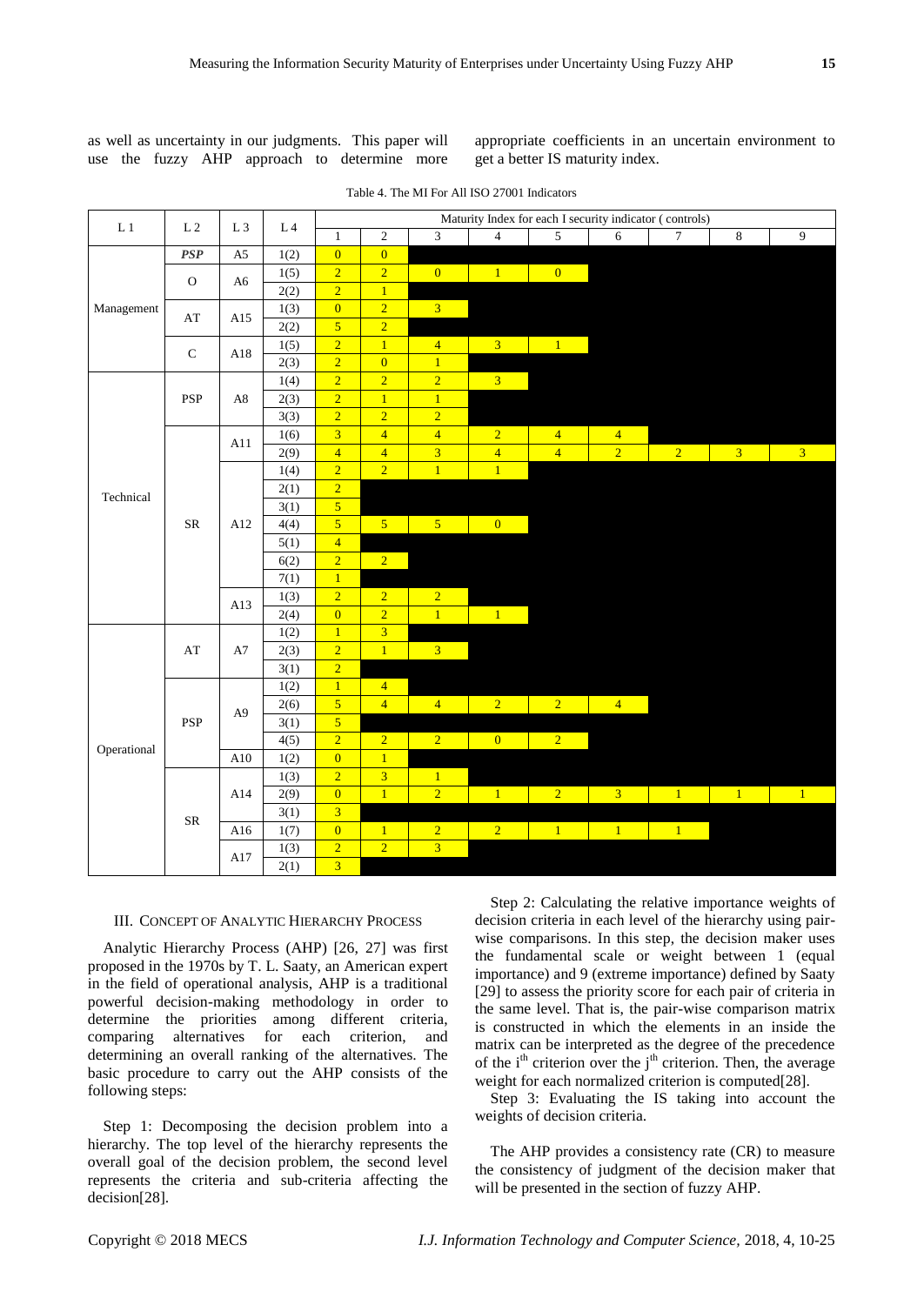#### IV. FUZZY AHP

The conventional AHP is inadequate for dealing with the imprecise or vague nature of linguistic assessment. In fuzzy AHP, common sense linguistic statements have been used in the pair-wise comparison which can be represented by the triangular fuzzy numbers [28,30]. Afterwards, the step of aggregating the pair-wise comparison and the synthesis of the priorities to determine the overall priorities of the IS factors, subfactors and Indicators will be done. The concept of FAHP described by [28] as follows:

## *A. Triangular Fuzzy Numbers (TFNs)*

The TFNs used in the pair-wise comparison are defined by three real numbers expressed as a triple (l, m, u) where  $i \le m \le u$ , for describing a fuzzy event. From a number of TFNs that have been proposed in the literature, the one that seems to correspond better to the preferences scale of the AHP is summarized in table 5.

| Fuzzy number   | Linguistic     | Scale of fuzzy number |
|----------------|----------------|-----------------------|
| 9              | Perfect        | (8, 9, 10)            |
| 8              | Absolute       | (7, 8, 9)             |
| 7              | Very good      | (6, 7, 8)             |
| 6              | Fairly good    | (5, 6, 7)             |
| 5              | Good           | (4, 5, 6)             |
| 4              | Preferable     | (3, 4, 5)             |
| 3              | Not bad        | (2, 3, 4)             |
| $\mathfrak{D}$ | Weak advantage | (1, 2, 3)             |
|                | Equal          | (1, 1, 1)             |

Table 5. Triangular Fuzzy Conversion Scale

#### *B. Construct the Fuzzy Pair-Wise Comparison Matrix*

To Construct pairwise comparison fuzzy judgment matrix  $\vec{A} = {\{\tilde{a}_{ij}\}}$  of n criteria or alternatives via pair-wise comparison, the TFNs are used as follows.

$$
\tilde{A} = \begin{bmatrix}\n1 & \tilde{a}_{12} & \cdots & \tilde{a}_{1n} \\
\tilde{a}_{21} & 1 & \cdots & \tilde{a}_{2n} \\
\vdots & \vdots & \ddots & \vdots \\
\tilde{a}_{n1} & \tilde{a}_{n2} & \cdots & 1\n\end{bmatrix}
$$

where  $\tilde{a}_{ij}$  is a fuzzy triangular number,  $\tilde{a}_{ij} = (i_{ij}, m_{ij}, u_{ij})$ and  $\tilde{a}_{ji} = 1 / \tilde{a}_{iji}$ . For each TFN,  $\tilde{a}_{ij}$  or  $M = (i_{ij}, m_{ij}, u_{ij})$ , It is a membership function  $\mu_{\tilde{a}}(x)$  or  $\mu_{\tilde{m}}(x)$  is a continuous mapping from real number  $\infty \le X \ge \infty$  to the closed interval [0, 1] and can be defined by (2).

$$
\mu_{\lambda}(X) = \begin{cases}\n(x-l)/(m-l), l \leq x \leq m \\
(u-x)/(u-m), m \leq x \leq u \\
0, \qquad \text{otherwise}\n\end{cases}
$$
\n(2)

From (2), l and u mean the lower and upper bounds of the fuzzy number  $\tilde{A}$  and m is the modal value for  $\tilde{A}$ . The TFN can be denoted by  $\widetilde{A}(l,m,u)$ .

The operations on TFNs can be addition, multiplication, and inverse. Consider two triangular fuzzy numbers are displayed as  $\tilde{A}_1 = (i_1, m_1, u_1)$  and  $\tilde{A}_2 = (i_2, m_2, u_2)$ , then the basic equations:

addition : 
$$
\widetilde{A}_1 \oplus \widetilde{A}_2 = (l_1 + l_2, U_1 + U_2, m_1 + m_2)
$$
 (3)

multiplication: 
$$
\tilde{A}_1 \otimes \tilde{A}_2 = (l_1 l_2, U_1 U_2, m_1 m_2)
$$
 (4)

inverse: 
$$
\tilde{A}^{-1} = (\frac{1}{u}, \frac{1}{m}, \frac{1}{l})
$$
 (5)

# *C. Aggregate the Group Decisions*

After collecting the fuzzy judgment matrices from all decision makers, these matrices can be aggregated by using the fuzzy geometric mean method of Buckley [31,32]. The aggregated TFN of n decision makers' judgment in a certain case  $\tilde{u}_{ij} = (i_{ij}, m_{ij}, u_{ij})$  is

$$
\tilde{u}_{ij} = \left(\prod_{i=1}^{n} \tilde{a}_{ijk}\right)^{1/n} \tag{6}
$$

where  $\tilde{a}_{ijk}$  is the relative importance in form of TFN of the  $k<sup>th</sup>$  decision maker's view, and n is the total number of decision-makers

## *D. Compute the Value of Fuzzy Synthetic Extent*

Based on the aggregated pair-wise comparison matrix,  $\tilde{U} = \tilde{a}_{ij}$ , the value of fuzzy synthetic extent S with respect to the  $i<sup>th</sup>$  criterion can be computed as (7) by making use of the algebraic operations on TFNs as described in  $(3)$ – $(5)$ .

$$
S_i = \sum_{j=1}^{m} \tilde{u}_{ij} \otimes \left[ \sum_{i=1}^{n} \sum_{j=1}^{m} \tilde{u}_{ij} \right]^{-1} \tag{7}
$$

Where

and

$$
\left[\sum_{i=1}^{n} \sum_{j=1}^{m} \tilde{u}_{ij}\right] = \left(\sum_{j=1}^{m} i_{i}, \sum_{j=1}^{m} m_{i}, \sum_{j=1}^{m} u_{i}\right)
$$

#### *E. Approximate the Fuzzy Priorities*

Based on the fuzzy synthetic extent values, the nonfuzzy values that represent the relative preference or weight of one criterion over others are needed. Therefore, this paper firstly uses Chang's method [29] to find the degree of possibility that  $S_b \geq S_a$  as follows:

 $\frac{1}{1}$   $\frac{1}{1}$   $\frac{1}{1}$   $\frac{1}{1}$   $\frac{1}{1}$   $\frac{1}{1}$   $\frac{1}{1}$   $\frac{1}{1}$  $\sum_{i=1}^{m} \tilde{u}_{ij} = \sum_{i=1}^{m} i_i, \sum_{i=1}^{m} m_i, \sum_{i=1}^{m}$  $\sum_{j=1}^{\ } u_{ij} = \Bigr\lfloor\, \sum_{j=1}^{l} l_j \, , \, \sum_{j=1}^{l} m_j \, , \, \sum_{j=1}^{l} u_j \, ,$  $\sum_{j=1}^m \widetilde u_{ij} = \left( \ \sum_{j=1}^m i_j \text{,} \ \sum_{j=1}^m m_j \text{,} \ \sum_{j=1}^m u_j \right)$  $\sum_{j=1}^{m} \tilde{u}_{ij} = \left( \sum_{j=1}^{m} i_j, \sum_{j=1}^{m} m_j, \sum_{j=1}^{m} u_j \right)$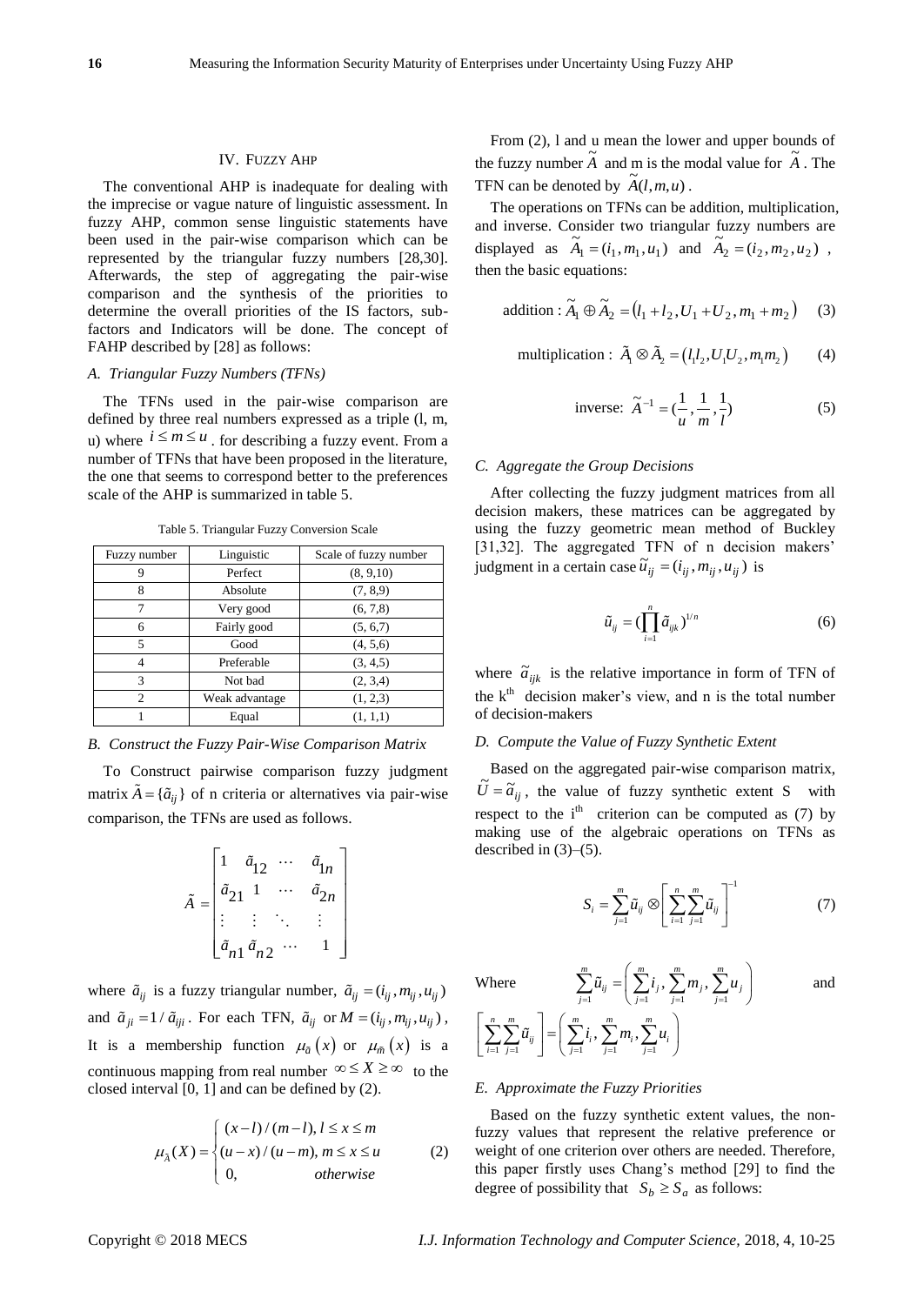$$
V(S_b \ge S_a) = \begin{cases} 1 & , if \ m_b \ge m_a \\ 0 & , if \ l_a \ge u_b \\ \frac{l_a - u_b}{(m_b - u_b) - (m_a - l_a)} & , otherwise \end{cases}
$$
(8)

where d is the ordinate of the highest intersection between  $\mu_{sa}$  and  $\mu_{sb}$ . That is, it can be expressed that  $V(S_b \ge S_a) = hight(S_a \cap S_b) = \mu_{s_a}(d)$ .

It is noted that both values of  $V(S_b \geq S_a)$  and  $V(S_a \geq S_b)$  are required. The degree of possibility for a TFN  $S_i$  to be greater than the number of n TFN  $S_k$  can be given by the use of operation min proposed by Dubois and Prade[26].

$$
V(S_1 \ge S_2, S_3, \dots, S_n) = \min V(S_1 \ge S_k), = w'(S_i) \quad (9)
$$

where  $k=1, 2, ..., n$  and  $k \neq i$ , and n is the number of criteria described previously. Each  $w(S_i)$  value represents the relative preference or weight, a non-fuzzy number, of one criterion over others. However, these weights have to be normalized in order to allow it to be analogous to weights defined from the AHP method. Then, the normalized weight  $w(S_i)$  will be formed in terms of a weight vector as follows:

$$
W = (w(S_1), w(S_2), w(S_3), \dots, w(S_n))^{\tau}
$$
 (10)

#### *F. Consistency Test of the Comparison Matrix*

To assure a certain quality level of a decision, we have to analyze the consistency of an evaluation. In order to test the value of consistency of the comparison matrix depended on n, the consistency rate (CR) has to be computed. The CR is defined in (11) as a ration between the consistency of a consistency index (CI) and the consistency of a random consistency index (RI). Its value should not exceed 0.1 for a matrix larger than 4x4. For pair-wise comparison matrix being compatible, upperbound of CR should be like what is shown in Table 6 [26, 27].

$$
CR = CI/RI \tag{11}
$$

Table 6. Upper Bound For Pair-Wise Comparison Matrix To Be Compatible

| 3x3  | 4x4  | n>4 |
|------|------|-----|
| 0.58 | 0.90 |     |

The CI is used to measure the inconsistency pair-wise comparison as shown in () where the eigenvalue  $\lambda_{\text{max}}$ Can be computed by averaging all eigenvalues of the pair-wise comparison matrix (12). Table 7 shows values of RI in different values of n.

$$
CR = (\lambda_{\text{max}} - n)/(n - 1) \tag{12}
$$

$$
\lambda_{\max} = \sum_{j=1}^{m} a_{ij} \frac{W_j}{W_i} = n, \quad i, j = 1, 2, \dots, n \tag{13}
$$

Table 7. Values Of Random Consistency Index (Ri) Per Different Number Of Criteria

| n | RI   | n  | RI   | n  | RI   |
|---|------|----|------|----|------|
|   | 0.58 |    | 1.32 | 11 | 1.51 |
|   | 0.90 | 8  | 1.41 | 12 | 1.48 |
|   | 1.12 | Q  | 1.45 | 13 | 1.56 |
|   | 1.24 | 10 | 1.49 | 14 | 1.59 |

#### V. THE PROPOSED MODEL FOR MEASURING ISMI

The fuzzy AHP method is applied in this model to measure enterprises IS maturity. The process of measurement includes following steps:

Step 1: Define measuring factors and linguistic variables.

Firstly, define measuring factors. As presented above, the measurement of IST maturity consists of 4 levels with 3 main factors. The factors, their sub-factors and sub factor's indicators can be seen in table 1.

Then, define the appropriate linguistic variables for the importance weight of factors and indicators. This paper suggests linguistic terms that can be expressed in positive triangular fuzzy numbers. See Table 5.

Step 2: Determine the weight vector of factors, Subfactors, and indicators. Firstly, collect judgments in term of a linguistic variable from a group of experts then create pairwise comparison matrices. Calculate consistency index (CI) and consistency ratio (CR) to determine the consistency level from each expert. Aggregate the pairwise comparison matrices of experts by using the fuzzy geometric mean method of Buckley (6) to take the average values to obtain the combined comparison matrix for the whole group of experts. The local weight vector of factors is determined by using formulas (7) to (9). Then it is normalized by using formula (10). Next, develop the dependent matrix of factors and sub-factors from inner dependent matrices with respect to each factor. The interdependent weight is derived from local weight vector and a dependent matrix of a factor. The importance weights of indicators can be calculated in the same method above.

Step 3: Calculate the ISMI.

Use formula (1) to calculate the ISMI.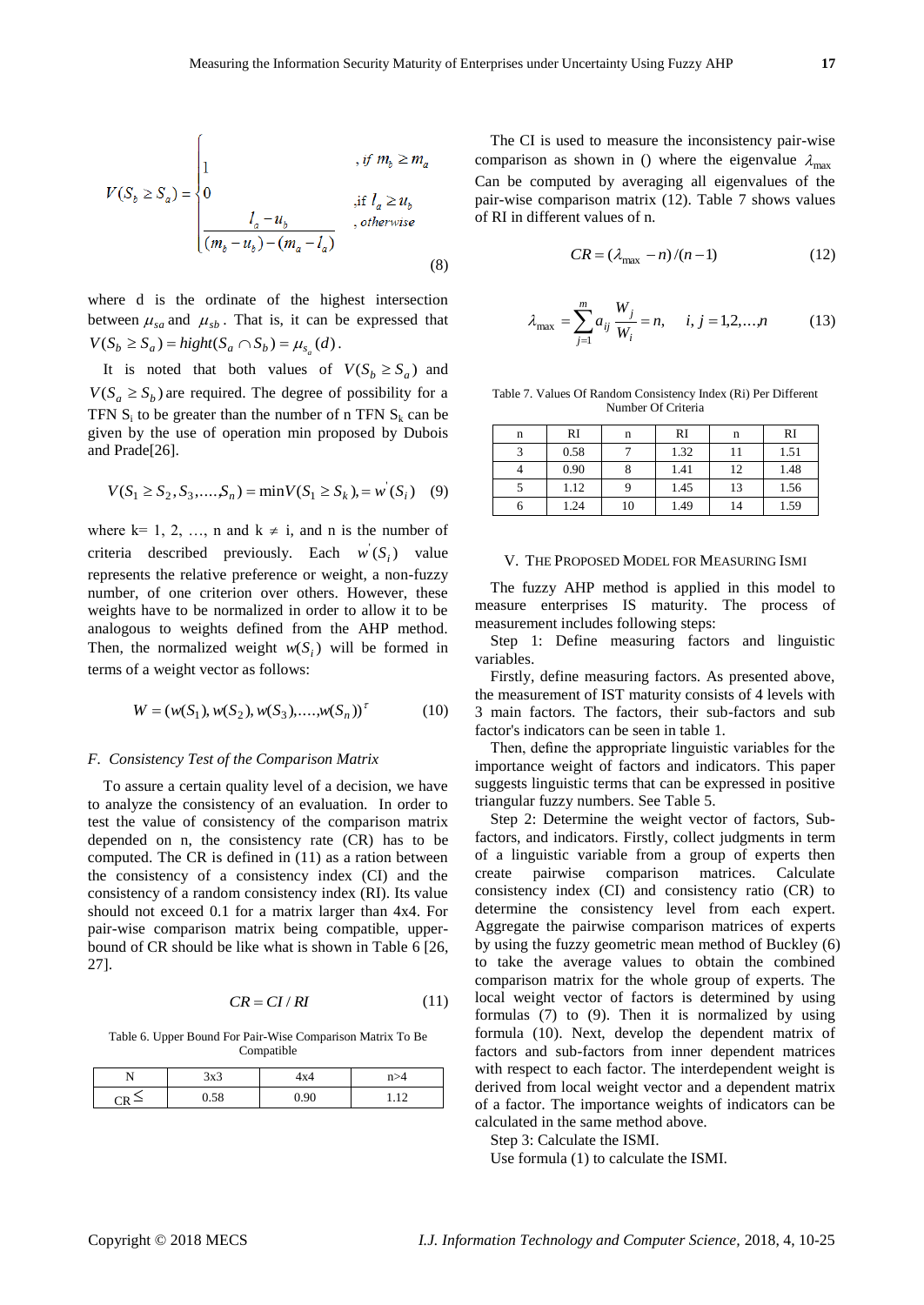#### VI. ILLUSTRATIVE EXAMPLE (CASE STUDY)

The following example demonstrates the applying proposed method to calculate the ISMI. A group of 4 experts had convened to measure the ISMI of an enterprise. They used a questionnaire based on indicators (Table 8) to collect data. To measure ISMI, they must have importance weights of main factors, their subfactors, and indicators.

|              | Factor/Sub | Factor/Sub- | Factor/Sub    |
|--------------|------------|-------------|---------------|
|              | -factor 1  | factor 2    | <br>-factor n |
| Factor/      |            |             |               |
| Sub-factor 1 |            |             |               |
| Factor/      |            |             |               |
| Sub-factor 2 |            |             |               |
|              |            |             |               |
|              |            |             |               |
| Factor/      |            |             |               |

Table 8. Tool for collecting data

Table 9 shows an example of the pairwise comparison matrix of management sub-factors made from 4 experts judgments using linguistic terms in Table 5.

Firstly, it is necessary to test the consistency of each expert judgment. We have 4 different experts. The consistency test results for presented example are as shown in table 10:

The consistency of each expert judgment  $< 0.1$ , and all of 4 experts judgments successfully pass the consistency test. After collecting the fuzzy judgment matrices from all decision makers, these matrices aggregated by using the fuzzy geometric mean method of Buckley using formula (6). The integration comparison matrix (with geometric mean)of selected example can be seen in table 11.

Table 9. Pairwise comparison matrix of management sub-factor

|             | Ex             | <b>PSP</b>               | $\mathbf O$    | AT             | $\mathsf{C}$ |
|-------------|----------------|--------------------------|----------------|----------------|--------------|
|             | $\mathbf{1}$   | $\mathbf{1}$             | 1/3            | 1/2            | 1/2          |
| <b>PSP</b>  | $\sqrt{2}$     | $\,1$                    | 1/3            | $\mathbf{1}$   | 1/3          |
|             | 3              | 1                        | 1/4            | 1/3            | 1/5          |
|             | $\overline{4}$ | $\mathbf{1}$             | $1/2\,$        | 1/2            | 1/3          |
|             | $\mathbf{1}$   | 3                        | $\mathbf{1}$   | $\overline{2}$ | $\mathbf{1}$ |
| $\mathbf O$ | $\overline{c}$ | 3                        | $\mathbf{1}$   | $\sqrt{2}$     | 1            |
|             | 3              | $\overline{\mathcal{L}}$ | $\mathbf{1}$   | $\sqrt{2}$     | $\,1$        |
|             | $\overline{4}$ | $\mathfrak{2}$           | $\mathbf{1}$   | $\sqrt{2}$     | $1/2\,$      |
|             | $\mathbf{1}$   | $\mathfrak{2}$           | $1/2\,$        | $\mathbf{1}$   | $1/2\,$      |
| AT          | $\mathbf{2}$   | $\mathbf{1}$             | $1/2\,$        | $\mathbf{1}$   | $1/2\,$      |
|             | 3              | 3                        | $1/2\,$        | $\mathbf{1}$   | $1/2\,$      |
|             | $\overline{4}$ | $\mathfrak{2}$           | 1/2            | $\,1\,$        | $1/2\,$      |
| $\mathbf C$ | $\mathbf{1}$   | $\overline{4}$           | $\mathbf{1}$   | $\mathbf{2}$   | $\mathbf{1}$ |
|             | $\mathfrak{2}$ | 3                        | $\mathbf{1}$   | $\sqrt{2}$     | $\mathbf{1}$ |
|             | 3              | 5                        | $\mathbf{1}$   | $\sqrt{2}$     | $\mathbf{1}$ |
|             | $\overline{4}$ | 3                        | $\overline{c}$ | $\overline{c}$ | $\mathbf{1}$ |

Table 10. The consistency test

| Expert | ா      | CR     |
|--------|--------|--------|
|        | 0.0034 | 0.0038 |
|        | 0.0068 | 0.0076 |
|        | 0.0051 | 0.0057 |
|        | 0.0236 | 0.0262 |

|                 |      | <b>PSP</b> |       |      |       |       |       | AT   |          |      |      |     |  |
|-----------------|------|------------|-------|------|-------|-------|-------|------|----------|------|------|-----|--|
| <b>PSP</b>      |      |            |       | 0.25 | 0.343 |       | 0.759 | 1.0  | ാ<br>1.J | 0.24 | 0.32 | 0.5 |  |
| O               | 1.86 | 2.91       | 3.936 |      |       |       | 1.000 | 2.0  | 3.0      | 0.75 | 0.84 | 1.0 |  |
| AT              | 0.79 | 1.00       | 1.316 | 0.33 | 0.500 | 1.000 |       |      |          | 0.33 | 0.50 | 1.0 |  |
| $\sqrt{2}$<br>◡ | 2.00 | 3.08       | 4.119 | 00.1 | 1.189 | 1.316 | 000.1 | 2.00 | 3.0      |      |      |     |  |

Then apply formula (7) to calculate the fuzzy synthetic extent values and use formula (8) to calculate the degree of possibility that  $S_b \geq S_a$ . The synthetic extent values and the degree of possibility can be seen in the next table 12 for selected example.

Then, use (9), (10) to calculate the local weight vector of factors, subfactors, and indicators. Via normalization, we obtain the local weight vector of them. Therefore, the weight vector and normalized weight vector of provided example sub-factors are:

$$
W = (0.154, 0.943, 0.336, 1)^{\tau},
$$

#### $W = (0.0632, 0.3876, 0.1381, 0.4111)^{\tau}$

Similarly, Applying the same way, we also can calculate the local weights vectors and normalized weights vector of all other sub-factors and indicators. The normalized weight vectors of the Information security

assessment sub-factors and indicators In the ISMI evaluation process are obtained as shown in tables 13 and 14.

Table 12. The synthetic extent values and the degree of possibility

| Example 2( $S_h \geq S_a$ ) |                  |                       |               |                      |               |  |  |  |  |  |  |  |
|-----------------------------|------------------|-----------------------|---------------|----------------------|---------------|--|--|--|--|--|--|--|
|                             | Synth.           | .S <sub>a</sub>       |               |                      |               |  |  |  |  |  |  |  |
| .S <sub>h</sub>             | extent<br>values | $\widetilde{S}_{PSP}$ | $\tilde{S}_O$ | $\widetilde{S}_{AT}$ | $\tilde{S}_C$ |  |  |  |  |  |  |  |
|                             | 0.0867,          |                       |               |                      |               |  |  |  |  |  |  |  |
| $\widetilde{S}_{PSP}$       | 0.1355,          |                       | 0.215         | 0.893                | 0.154         |  |  |  |  |  |  |  |
|                             | 0.2344           |                       |               |                      |               |  |  |  |  |  |  |  |
|                             | 0.1775,          |                       |               |                      |               |  |  |  |  |  |  |  |
| $\tilde{S}_O$               | 0.343,           | 1.000                 |               | 1.000                | 0.943         |  |  |  |  |  |  |  |
|                             | 0.6247           |                       |               |                      |               |  |  |  |  |  |  |  |
|                             | 0.0932,          |                       |               |                      |               |  |  |  |  |  |  |  |
| $\widetilde{S}_{AT}$        | 0.1524,          | 1.000                 | 0.395         |                      | 0.336         |  |  |  |  |  |  |  |
|                             | 0.3017           |                       |               |                      |               |  |  |  |  |  |  |  |
|                             | 0.192,           |                       |               |                      |               |  |  |  |  |  |  |  |
| $\tilde{S}_C$               | 0.3692,          | 1.000                 | 1.000         | 1.000                |               |  |  |  |  |  |  |  |
|                             | 0.6596           |                       |               |                      |               |  |  |  |  |  |  |  |

Sub-factor n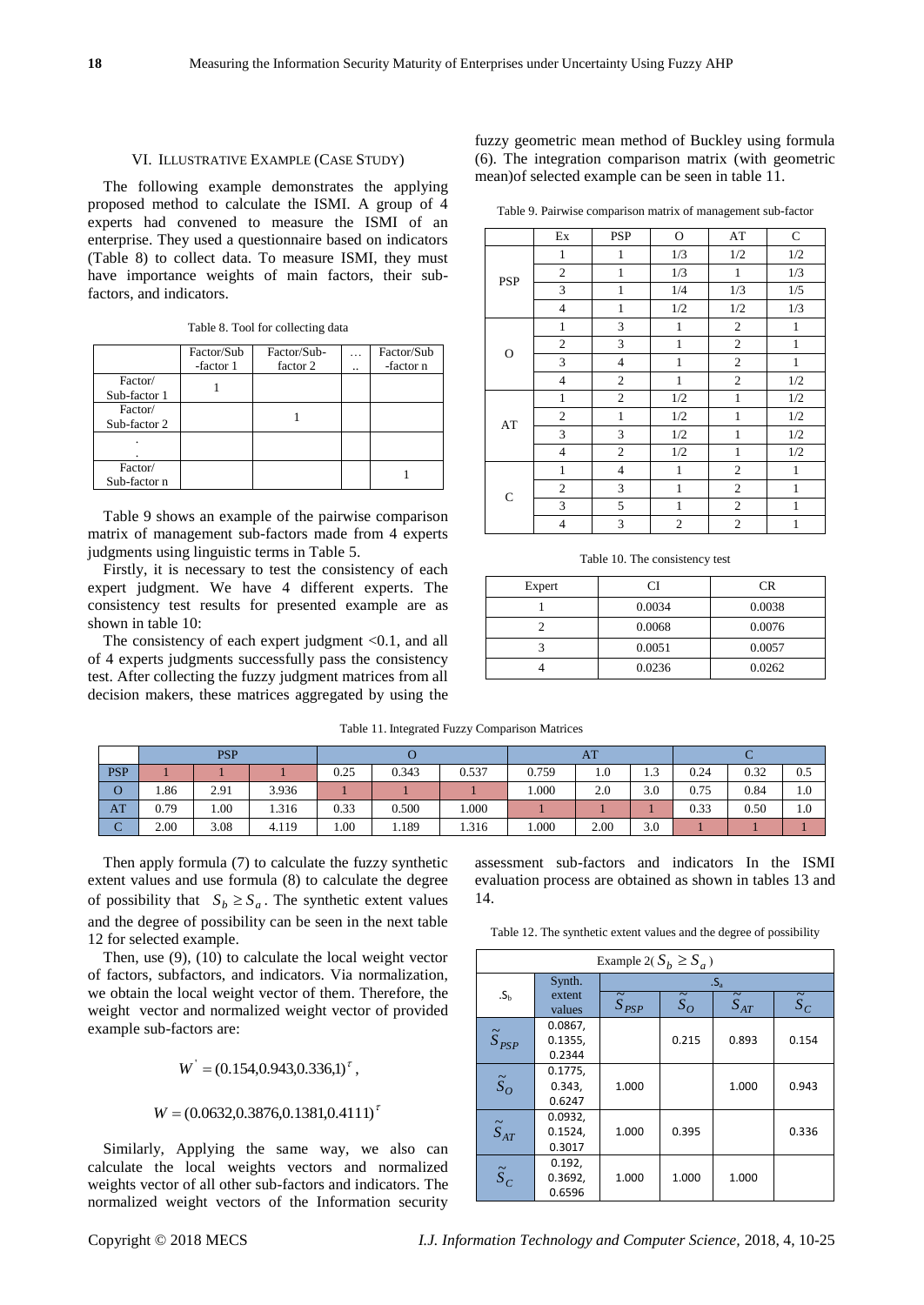As a result, tables 14 and 15 show the importance local, global and overall weights of ISM Infrastructure factors, sub-factors, and its indicators. The global weights are calculated by multiplying the local weight of the criteria or sub-criteria with the importance weight of the related parent perspective

After the weights of the IS factors, sub-factors and their indicators in the ISM assessment process, the comprehensive maturity assessment can be carried out, and the overall maturity index and the overall maturity level can be obtained through calculation. The ISM assessment is done by formula (1) and the overall maturity index and the maturity level can be seen in tables 16 and 17.

The results obtained from the measurement of the level of Maturity for information security is level 2 (repeatable but intuitive). Results of the questionnaire management to obtain an average value for all of the indicators is 1.94 range of 0 to 5. And the value of the gap between current security conditions and the condition of the expected(5) is 3.06. From this value can be concluded that the security information on the second level, is repetitive but intuitive. The comprehensive IS assessment result is helpful for the decision maker to understand wholly the information security features of the process being analyzed. Because of the outstanding feature proposed evolution method, it can be taken as the basis for the effectiveness analysis of the information security improving measures. Through the comparison of the maturity level before and after taking improving measures, the effectiveness of the improvement measures can be measured by the amount of the information security maturity level changes.

| L4         |                | Local weight     |                             |                |            |        |        |         |        |  |  |  |
|------------|----------------|------------------|-----------------------------|----------------|------------|--------|--------|---------|--------|--|--|--|
|            | $\mathbf{1}$   | $\boldsymbol{2}$ | $\ensuremath{\mathfrak{Z}}$ | $\overline{4}$ | $\sqrt{5}$ | 6      | 7      | $\,8\,$ | 9      |  |  |  |
| A5.1       | 0.444          | 0.556            |                             |                |            |        |        |         |        |  |  |  |
| A6.1       | 0.1211         | 0.1637           | 0.203                       | 0.2393         | 0.273      |        |        |         |        |  |  |  |
| A6.2       | 0.524          | 0.476            |                             |                |            |        |        |         |        |  |  |  |
| A15.1      | 0.266          | 0.425            | 0.309                       |                |            |        |        |         |        |  |  |  |
| A15.2      | 0.424          | 0.576            |                             |                |            |        |        |         |        |  |  |  |
| A18.1      | 0.1223         | 0.154            | 0.2028                      | 0.2449         | 0.276      |        |        |         |        |  |  |  |
| A18.2      | 0.3814         | 0.3725           | 0.2461                      |                |            |        |        |         |        |  |  |  |
| A8.1       | 0.2256         | 0.3282           | 0.247                       | 0.1992         |            |        |        |         |        |  |  |  |
| A8.2       | 0.379          | 0.263            | 0.358                       |                |            |        |        |         |        |  |  |  |
| A8.3       | 0.425          | 0.309            | 0.266                       |                |            |        |        |         |        |  |  |  |
| A11.1      | 0.1006         | 0.1292           | 0.1559                      | 0.1837         | 0.2043     | 0.2263 |        |         |        |  |  |  |
| A11.2      | 0.0677         | 0.078            | 0.088                       | 0.057          | 0.1013     | 0.1073 | 0.1166 | 0.1854  | 0.1987 |  |  |  |
| A12.1      | 0.247          | 0.1992           | 0.2256                      | 0.3282         |            |        |        |         |        |  |  |  |
| A12.2      | $\overline{1}$ |                  |                             |                |            |        |        |         |        |  |  |  |
| A12.3      | $\,1\,$        |                  |                             |                |            |        |        |         |        |  |  |  |
| A12.4      | 0.2201         | 0.2201           | 0.2201                      | 0.3398         |            |        |        |         |        |  |  |  |
| A12.5      | $\mathbf{1}$   |                  |                             |                |            |        |        |         |        |  |  |  |
| A12.6      | 0.535          | 0.465            |                             |                |            |        |        |         |        |  |  |  |
| A12.7      | $\mathbf{1}$   |                  |                             |                |            |        |        |         |        |  |  |  |
| A13.1      | 0.2463         | 0.3724           | 0.3813                      |                |            |        |        |         |        |  |  |  |
| A13.2      | 0.2528         | 0.2289           | 0.1908                      | 0.3275         |            |        |        |         |        |  |  |  |
| A7.1       | 0.522          | 0.478            |                             |                |            |        |        |         |        |  |  |  |
| $\rm A7.2$ | 0.425          | 0.266            | 0.309                       |                |            |        |        |         |        |  |  |  |
| A7.3       | $\mathbf{1}$   |                  |                             |                |            |        |        |         |        |  |  |  |
| A9.1       | 0.523          | 0.477            |                             |                |            |        |        |         |        |  |  |  |
| A9.2       | 0.1004         | 0.1366           | 0.1415                      | 0.1893         | 0.2009     | 0.2313 |        |         |        |  |  |  |
| A9.3       | $\overline{1}$ |                  |                             |                |            |        |        |         |        |  |  |  |
| A9.4       | 0.1223         | 0.154            | 0.2028                      | 0.2449         | 0.276      |        |        |         |        |  |  |  |
| A10.1      | 0.424          | 0.576            |                             |                |            |        |        |         |        |  |  |  |
| A14.1      | 0.246          | 0.373            | 0.381                       |                |            |        |        |         |        |  |  |  |
| A14.2      | 0.057          | 0.0677           | 0.078                       | 0.1987         | 0.1013     | 0.1166 | 0.1073 | 0.1854  | 0.088  |  |  |  |
| A14.3      | $\mathbf{1}$   |                  |                             |                |            |        |        |         |        |  |  |  |
| A16.1      | 0.0863         | 0.107            | 0.1265                      | 0.1448         | 0.1623     | 0.1787 | 0.1944 |         |        |  |  |  |
| A17.1      | 0.372          | 0.246            | 0.382                       |                |            |        |        |         |        |  |  |  |
| A17.2      | $\overline{1}$ |                  |                             |                |            |        |        |         |        |  |  |  |

Copyright © 2018 MECS *I.J. Information Technology and Computer Science,* 2018, 4, 10-25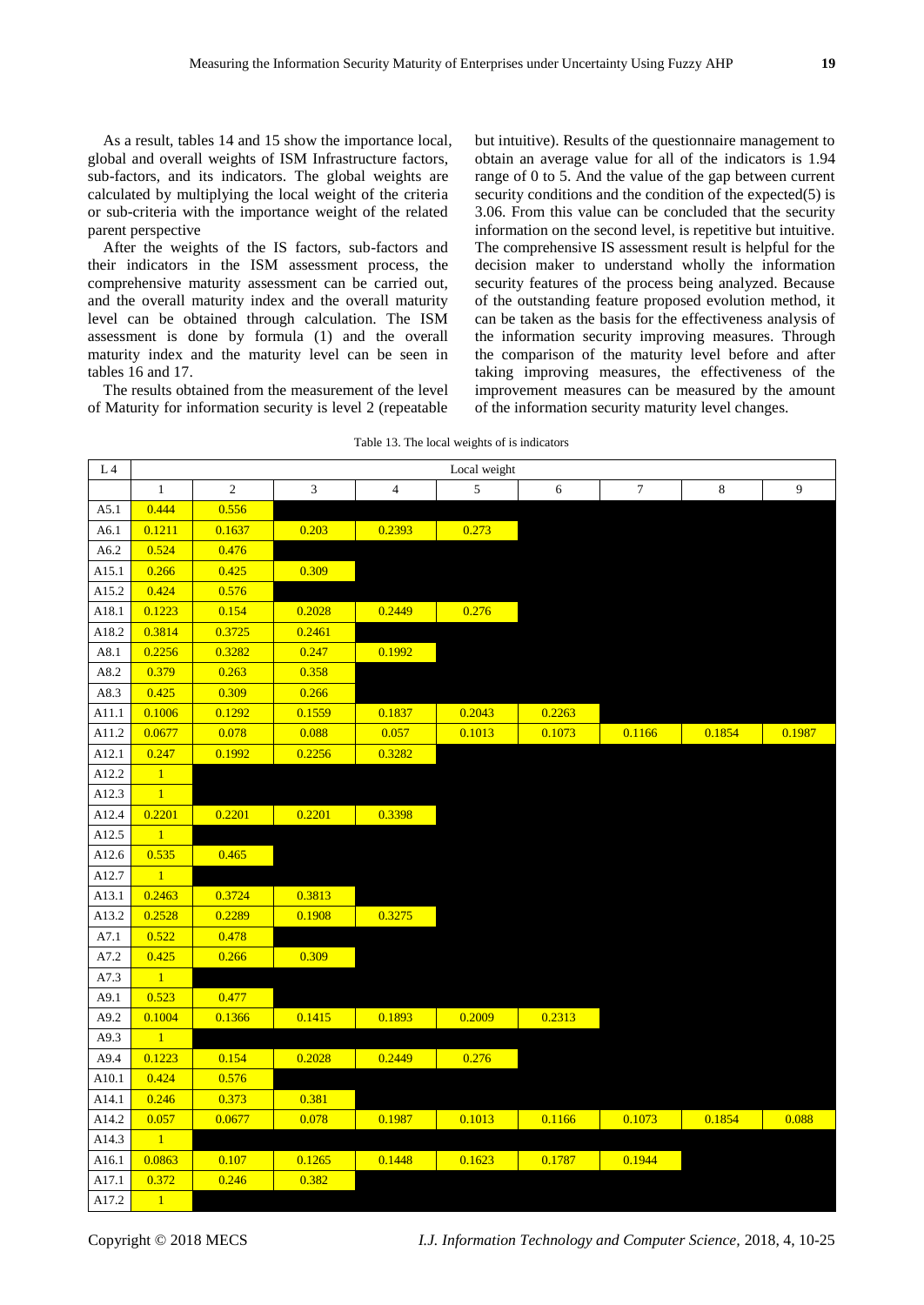| Level 1     | Local<br>weight | Level 2                | Local<br>weight | Global<br>weight | Level 3        | Local<br>weight | Global<br>weight | Level 4 | Local<br>weight | Global<br>weight |
|-------------|-----------------|------------------------|-----------------|------------------|----------------|-----------------|------------------|---------|-----------------|------------------|
|             |                 | <b>PSP</b>             | 0.0632          | 0.024            | A5             | $\mathbf{1}$    | 0.0241           | A5.1    | 1.0000          | 0.02414          |
| Management  |                 |                        |                 |                  |                |                 |                  | A6.1    | 0.2900          | 0.04294          |
|             |                 | $\mathbf O$            | 0.3876          | 0.148            | A <sub>6</sub> | $\mathbf{1}$    | 0.1481           | A6.2    | 0.7100          | 0.10512          |
|             | 0.382           |                        |                 |                  |                |                 |                  | A15.1   | 0.4780          | 0.02522          |
|             |                 | $\mathbf{A}\mathbf{T}$ | 0.1381          | 0.053            | A15            | $\mathbf{1}$    | 0.0528           | A15.2   | 0.5220          | 0.02754          |
|             |                 |                        |                 | 0.157            |                |                 |                  | A18.1   | 0.2800          | 0.04397          |
|             |                 | ${\bf C}$              | 0.4111          |                  | A18            | $\mathbf{1}$    | 0.1570           | A18.2   | 0.7200          | 0.11307          |
|             |                 |                        |                 |                  |                |                 |                  | A8.1    | 0.4250          | 0.02586          |
|             |                 | PSP                    | 0.156           | 0.061            | A8             | $\mathbf{1}$    | 0.0608           | A8.2    | 0.2660          | 0.01618          |
|             |                 |                        |                 |                  |                |                 |                  | A8.3    | 0.3090          | 0.01880          |
|             |                 |                        |                 |                  | A11            | 0.372           | 0.1224           | A11.1   | 0.4770          | 0.05841          |
|             |                 |                        |                 |                  |                |                 |                  | A11.2   | 0.5230          | 0.06404          |
|             |                 |                        |                 |                  |                |                 |                  | A12.1   | 0.2060          | 0.02590          |
| Technical   | 0.39            |                        |                 | 0.329            | A12            |                 |                  | A12.2   | 0.0602          | 0.00757          |
|             |                 |                        |                 |                  |                | 0.382           | 0.1257           | A12.3   | 0.0805          | 0.01012          |
|             |                 | ${\sf SR}$             | 0.844           |                  |                |                 |                  | A12.4   | 0.2241          | 0.02818          |
|             |                 |                        |                 |                  |                |                 |                  | A12.5   | 0.1910          | 0.02402          |
|             |                 |                        |                 |                  |                |                 |                  | A12.6   | 0.0932          | 0.01172          |
|             |                 |                        |                 |                  |                |                 |                  | A12.7   | 0.1450          | 0.01823          |
|             |                 |                        |                 |                  | A13            | 0.246           | 0.0810           | A13.1   | 0.4780          | 0.03871          |
|             |                 |                        |                 |                  |                |                 |                  | A13.2   | 0.5220          | 0.04227          |
|             |                 |                        |                 | 0.040            |                |                 |                  | A7.1    | 0.3580          | 0.01420          |
|             |                 | AT                     | 0.174           |                  | A7             | $\mathbf{1}$    | 0.0397           | A7.2    | 0.3790          | 0.01504          |
|             |                 |                        |                 |                  |                |                 |                  | A7.3    | 0.2630          | 0.01043          |
|             |                 |                        |                 |                  |                |                 |                  | A9.1    | 0.0425          | 0.00293          |
|             |                 |                        |                 |                  | A <sub>9</sub> | 0.923           | 0.0690           | A9.2    | 0.4984          | 0.03440          |
|             |                 | <b>PSP</b>             | 0.328           | 0.075            |                |                 |                  | A9.3    | 0.0462          | 0.00319          |
| Operational | 0.228           |                        |                 |                  |                |                 |                  | A9.4    | 0.4129          | 0.02850          |
|             |                 |                        |                 |                  | ${\rm A}10$    | 0.077           | 0.0058           | A10.1   | 1.0000          | 0.00576          |
|             |                 |                        |                 |                  |                |                 |                  | A14.1   | 0.1900          | 0.01208          |
|             |                 | ${\rm SR}$             |                 |                  | A14            | 0.56            | 0.0636           | A14.2   | 0.6500          | 0.04133          |
|             |                 |                        | 0.498           | $0.114\,$        |                |                 |                  | A14.3   | 0.1600          | 0.01017          |
|             |                 |                        |                 |                  | A16            | 0.272           | 0.0309           | A16.1   | $1.0000\,$      | 0.03088          |
|             |                 |                        |                 |                  | $\rm A17$      | 0.168           | 0.0191           | A17.1   | 0.5760          | 0.01099          |
|             |                 |                        |                 |                  |                |                 |                  | A17.2   | 0.4240          | 0.00809          |

Table 14. The local and global weights of is factors and sub-factors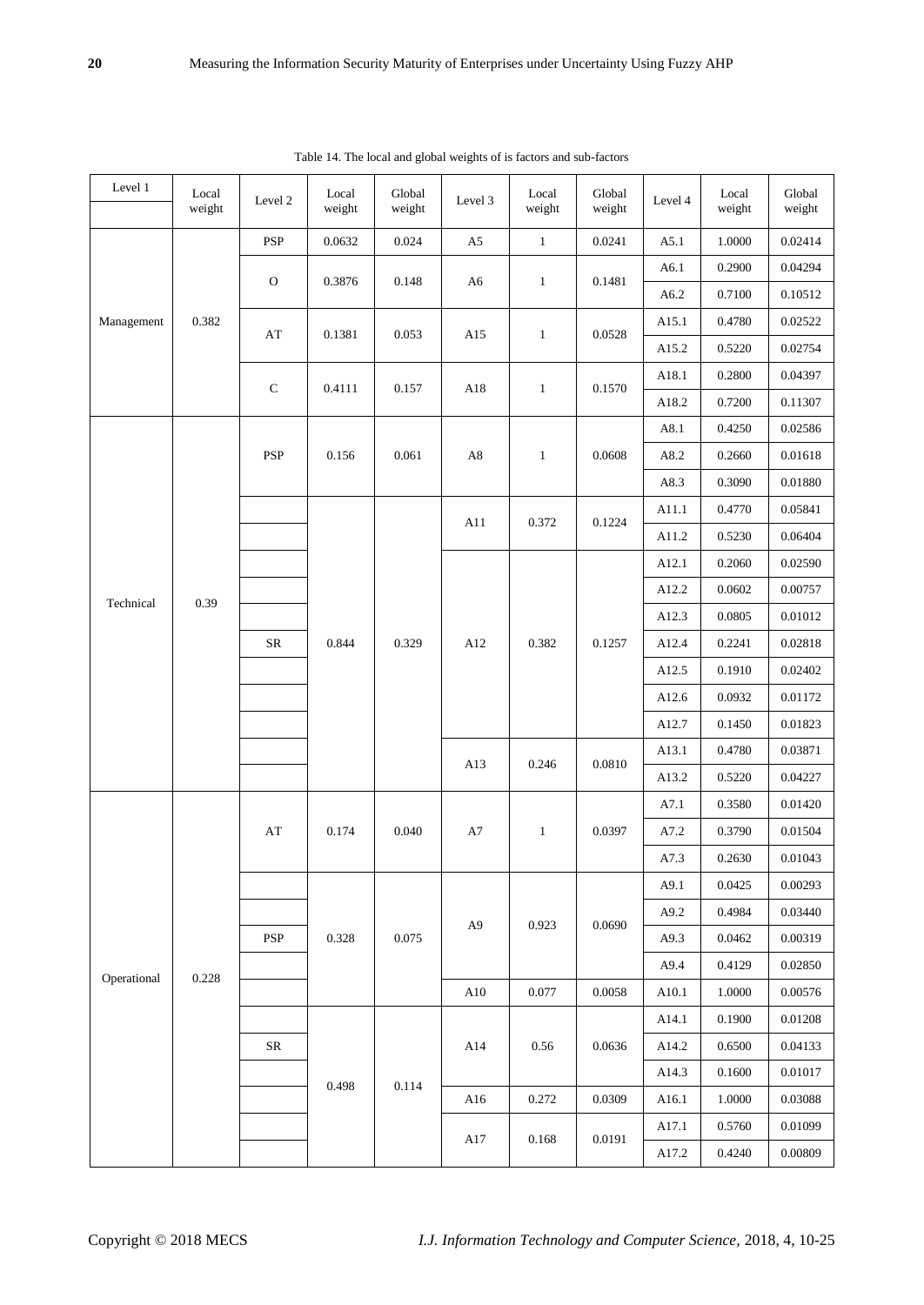| L <sub>4</sub> | Indicator (Overall weight) |            |                |                |                |        |                  |         |                  |  |  |  |  |
|----------------|----------------------------|------------|----------------|----------------|----------------|--------|------------------|---------|------------------|--|--|--|--|
|                | $\mathbf{1}$               | $\sqrt{2}$ | $\mathfrak{Z}$ | $\overline{4}$ | $\mathfrak{S}$ | 6      | $\boldsymbol{7}$ | $\,8\,$ | $\boldsymbol{9}$ |  |  |  |  |
| A5.1           | 0.0107                     | 0.0134     |                |                |                |        |                  |         |                  |  |  |  |  |
| A6.1           | 0.0052                     | 0.0070     | 0.0087         | 0.0103         | 0.0117         |        |                  |         |                  |  |  |  |  |
| A6.2           | 0.0551                     | 0.0500     |                |                |                |        |                  |         |                  |  |  |  |  |
| A15.1          | 0.0067                     | 0.0107     | 0.0078         |                |                |        |                  |         |                  |  |  |  |  |
| A15.2          | 0.0117                     | 0.0159     |                |                |                |        |                  |         |                  |  |  |  |  |
| A18.1          | 0.0054                     | 0.0068     | 0.0089         | 0.0108         | 0.0121         |        |                  |         |                  |  |  |  |  |
| A18.2          | 0.0431                     | 0.0421     | 0.0278         |                |                |        |                  |         |                  |  |  |  |  |
| A8.1           | 0.0058                     | 0.0085     | 0.0064         | 0.0052         |                |        |                  |         |                  |  |  |  |  |
| A8.2           | 0.0061                     | 0.0043     | 0.0058         |                |                |        |                  |         |                  |  |  |  |  |
| A8.3           | 0.0080                     | 0.0058     | 0.0050         |                |                |        |                  |         |                  |  |  |  |  |
| A11.1          | 0.0059                     | 0.0075     | 0.0091         | 0.0107         | 0.0119         | 0.0132 |                  |         |                  |  |  |  |  |
| A11.2          | 0.0043                     | 0.0050     | 0.0056         | 0.0037         | 0.0065         | 0.0069 | 0.0075           | 0.0119  | 0.0127           |  |  |  |  |
| A12.1          | 0.0064                     | 0.0052     | 0.0058         | 0.0085         |                |        |                  |         |                  |  |  |  |  |
| A12.2          | 0.0076                     |            |                |                |                |        |                  |         |                  |  |  |  |  |
| A12.3          | 0.0101                     |            |                |                |                |        |                  |         |                  |  |  |  |  |
| A12.4          | 0.0062                     | 0.0062     | 0.0062         | 0.0096         |                |        |                  |         |                  |  |  |  |  |
| A12.5          | 0.0240                     |            |                |                |                |        |                  |         |                  |  |  |  |  |
| A12.6          | 0.0063                     | 0.0054     |                |                |                |        |                  |         |                  |  |  |  |  |
| A12.7          | 0.0182                     |            |                |                |                |        |                  |         |                  |  |  |  |  |
| A13.1          | 0.0095                     | 0.0144     | 0.0148         |                |                |        |                  |         |                  |  |  |  |  |
| A13.2          | 0.0107                     | 0.0097     | 0.0081         | 0.0138         |                |        |                  |         |                  |  |  |  |  |
| A7.1           | 0.0074                     | 0.0068     |                |                |                |        |                  |         |                  |  |  |  |  |
| $\rm A7.2$     | 0.0064                     | 0.0040     | 0.0046         |                |                |        |                  |         |                  |  |  |  |  |
| A7.3           | 0.0104                     |            |                |                |                |        |                  |         |                  |  |  |  |  |
| A9.1           | 0.0015                     | 0.0014     |                |                |                |        |                  |         |                  |  |  |  |  |
| A9.2           | 0.0035                     | 0.0047     | 0.0049         | 0.0065         | 0.0069         | 0.0080 |                  |         |                  |  |  |  |  |
| A9.3           | 0.0032                     |            |                |                |                |        |                  |         |                  |  |  |  |  |
| A9.4           | 0.0035                     | 0.0044     | 0.0058         | 0.0070         | 0.0079         |        |                  |         |                  |  |  |  |  |
| A10.1          | 0.0024                     | 0.0033     |                |                |                |        |                  |         |                  |  |  |  |  |
| A14.1          | 0.0030                     | 0.0045     | 0.0046         |                |                |        |                  |         |                  |  |  |  |  |
| A14.2          | 0.0024                     | 0.0028     | 0.0032         | 0.0036         | 0.0042         | 0.0044 | 0.0048           | 0.0077  | 0.0082           |  |  |  |  |
| A14.3          | 0.0102                     |            |                |                |                |        |                  |         |                  |  |  |  |  |
| A16.1          | 0.0027                     | 0.0033     | 0.0039         | 0.0045         | 0.0050         | 0.0055 | 0.0060           |         |                  |  |  |  |  |
| A17.1          | 0.0041                     | 0.0027     | 0.0042         |                |                |        |                  |         |                  |  |  |  |  |
| A17.2          | 0.0081                     |            |                |                |                |        |                  |         |                  |  |  |  |  |

Table 15. The overall weights of is indicators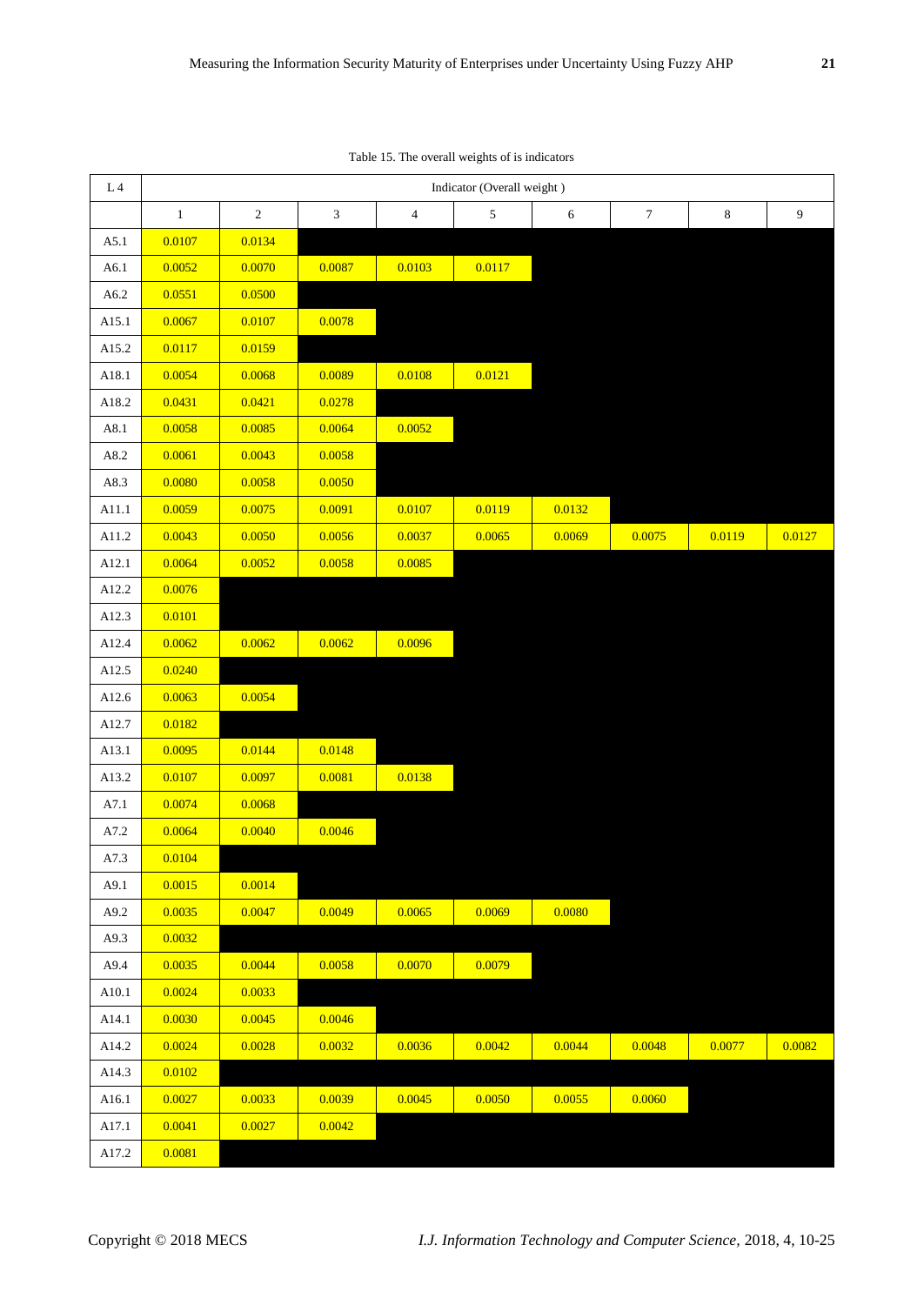Table 16. The overall ismi for all indicators

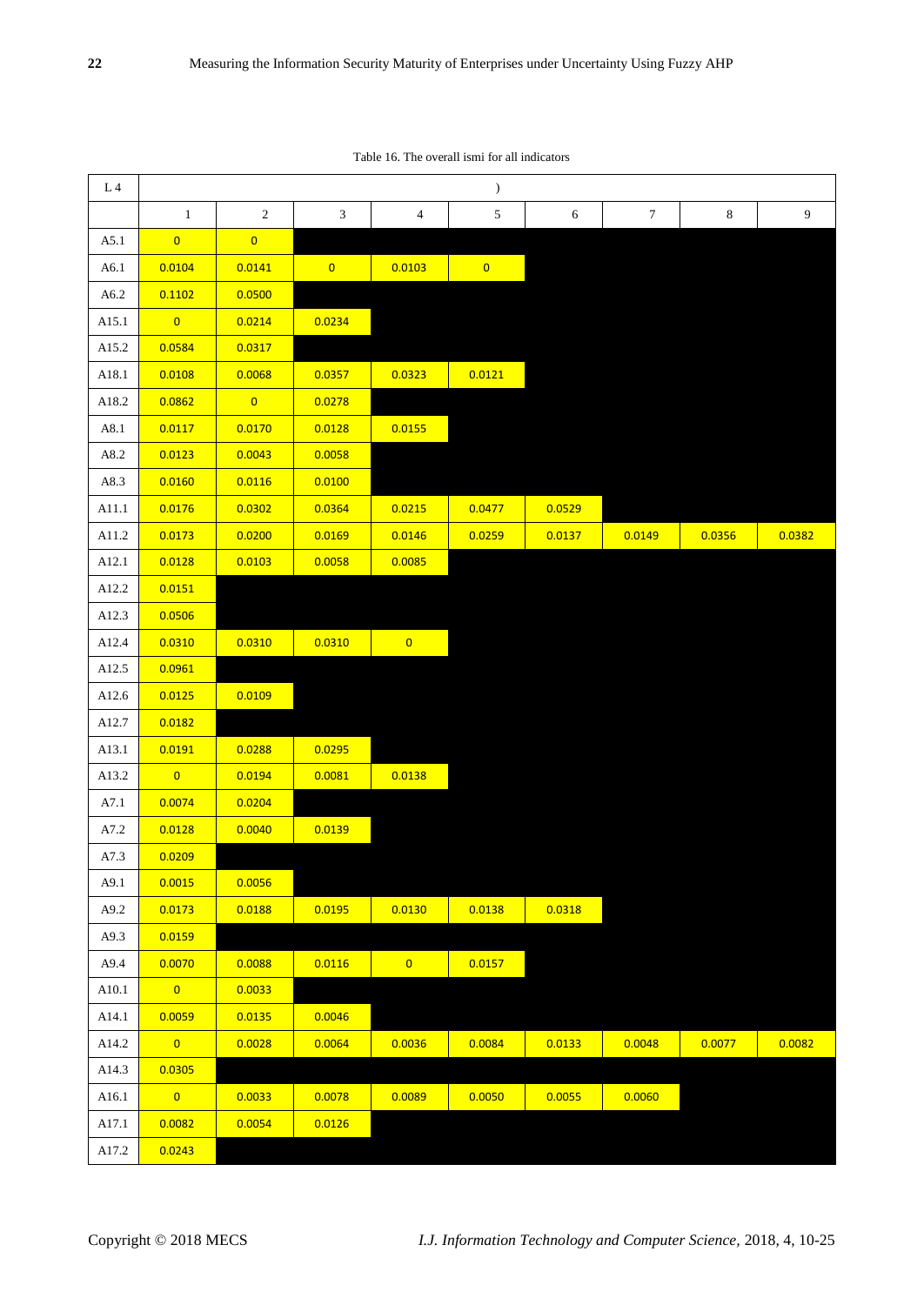| Level 4  | MI     | МI       | ML               | Level<br>3     | MI              | МI       | <b>ML</b>        | Level<br>$\mathfrak{2}$ | MI     | MI       | <b>ML</b>                   | Level<br>1  | MI     | MI ML |                          | Level<br>$\boldsymbol{0}$ | Overall<br>MI | Overall<br>MI | Overall<br>$\rm ML$ |
|----------|--------|----------|------------------|----------------|-----------------|----------|------------------|-------------------------|--------|----------|-----------------------------|-------------|--------|-------|--------------------------|---------------------------|---------------|---------------|---------------------|
| A5.1     | 0.0000 | $0.00\,$ | $\boldsymbol{0}$ | A5             | $0.0000\,$      | $0.00\,$ | $\boldsymbol{0}$ | <b>PSP</b>              | 0.0000 | $0.00\,$ | $\boldsymbol{0}$            |             |        |       |                          |                           |               |               |                     |
| A6.1     | 0.0347 | 0.81     | $\mathbf{1}$     |                |                 |          |                  |                         |        |          |                             |             |        |       |                          |                           |               |               |                     |
| A6.2     | 0.1602 | 1.52     | $\sqrt{2}$       | A <sub>6</sub> | 0.1949          | 1.32     | $\mathbf{1}$     | $\mathbf O$             | 0.1949 | 1.32     | $\mathbf{1}$                |             |        |       |                          |                           |               |               |                     |
| A15.1    | 0.0448 | 1.78     | $\sqrt{2}$       |                | 0.1349          |          |                  |                         |        |          |                             | Management  | 0.5416 | 1.42  | $\mathbf{1}$             |                           |               |               |                     |
| A15.2    | 0.0901 | 3.27     | $\mathfrak{Z}$   | A15            |                 | 2.56     | 3                | AT                      | 0.1349 | 2.56     | $\ensuremath{\mathfrak{Z}}$ |             |        |       |                          |                           |               |               | $\boldsymbol{2}$    |
| A18.1    | 0.0976 | 2.22     | $\sqrt{2}$       |                |                 |          |                  |                         |        | 1.35     |                             |             |        |       |                          |                           |               |               |                     |
| A18.2    | 0.1141 | 1.01     | $\,1\,$          | A18            | 0.2117          | 1.35     | $\mathbf{1}$     | ${\bf C}$               | 0.2117 |          | $\mathbf{1}$                |             |        |       |                          |                           |               |               |                     |
| A8.1     | 0.0569 | 2.20     | $\sqrt{2}$       |                |                 |          |                  |                         |        |          |                             |             |        |       |                          |                           |               |               |                     |
| A8.2     | 0.0223 | 1.38     | $\mathbf{1}$     | A8             | $0.1168$   1.92 |          | $\overline{c}$   | <b>PSP</b>              | 0.1168 | 1.92     | $\overline{2}$              |             |        |       |                          |                           |               |               |                     |
| A8.3     | 0.0376 | $2.00\,$ | $\sqrt{2}$       |                |                 |          |                  |                         |        |          |                             |             |        |       |                          |                           |               |               |                     |
| A11.1    | 0.2063 | 3.53     | $\overline{4}$   | A11            | 0.4035          | 3.30     | 3                |                         |        |          |                             |             |        |       | 2.49<br>$\boldsymbol{2}$ |                           |               |               |                     |
| A11.2    | 0.1972 | 3.08     | $\mathfrak{Z}$   |                |                 |          |                  |                         |        |          |                             |             |        |       |                          |                           |               |               |                     |
| A12.1    | 0.0375 | 1.45     | $\mathbf{1}$     |                |                 |          |                  |                         |        |          |                             |             | 0.9730 |       |                          |                           |               |               |                     |
| A12.2    | 0.0151 | 2.00     | $\sqrt{2}$       |                |                 |          | 3                |                         |        | 2.60     | 3                           | Technical   |        |       |                          |                           |               |               |                     |
| A12.3    | 0.0506 | 5.00     | $\mathfrak{S}$   |                |                 |          |                  |                         |        |          |                             |             |        |       |                          |                           |               |               |                     |
| A12.4    | 0.0930 | 3.30     | $\mathfrak{Z}$   | A12            | 0.3340          | 2.66     |                  | <b>SR</b>               | 0.8562 |          |                             |             |        |       |                          |                           |               |               |                     |
| A12.5    | 0.0961 | 4.00     | $\overline{4}$   |                |                 |          |                  |                         |        |          |                             |             |        |       |                          |                           |               |               |                     |
| A12.6    | 0.0234 | $2.00\,$ | $\sqrt{2}$       |                |                 |          |                  |                         |        |          |                             |             |        |       |                          | IS                        | 1.9744        | 1.94          |                     |
| A12.7    | 0.0182 | 1.00     | $\mathbf{1}$     |                |                 |          |                  |                         |        |          |                             |             |        |       |                          |                           |               |               |                     |
| A13.1    | 0.0774 | $2.00\,$ | $\sqrt{2}$       | A13            | 0.1187          | 1.47     | 1                |                         |        |          |                             |             |        |       |                          |                           |               |               |                     |
| A13.2    | 0.0413 | 0.98     | $1\,$            |                |                 |          |                  |                         |        |          |                             |             |        |       |                          |                           |               |               |                     |
| A7.1     | 0.0278 | 1.96     | $\sqrt{2}$       |                |                 |          |                  |                         |        |          |                             |             |        |       |                          |                           |               |               |                     |
| A7.2     | 0.0307 | 2.04     | $\sqrt{2}$       | A7             | 0.0794          | $2.00\,$ | $\boldsymbol{2}$ | AT                      | 0.0794 | 2.00     | $\overline{c}$              |             |        |       |                          |                           |               |               |                     |
| A7.3     | 0.0209 | $2.00\,$ | $\sqrt{2}$       |                |                 |          |                  |                         |        |          |                             |             |        |       |                          |                           |               |               |                     |
| A9.1     | 0.0071 | 2.43     | $\sqrt{2}$       |                |                 |          |                  |                         |        |          |                             |             |        |       |                          |                           |               |               |                     |
| A9.2     | 0.1142 | 3.32     | $\sqrt{3}$       | A <sub>9</sub> | 0.1803          | 2.61     | 3                |                         |        |          |                             |             |        |       |                          |                           |               |               |                     |
| A9.3     | 0.0159 | 5.00     | $\mathfrak{S}$   |                |                 |          |                  | <b>PSP</b>              | 0.1837 | 2.46     | $\overline{2}$              |             |        |       |                          |                           |               |               |                     |
| A9.4     | 0.0430 | 1.51     | $\sqrt{2}$       |                |                 |          |                  |                         |        |          |                             | Operational | 0.4599 | 2.02  | $\overline{c}$           |                           |               |               |                     |
| A10.1    | 0.0033 | $0.58\,$ | $\,1\,$          | A10            | 0.0033          | $0.58\,$ | $\mathbf{1}$     |                         |        |          |                             |             |        |       |                          |                           |               |               |                     |
| A $14.1$ | 0.0241 | 1.99     | $\overline{2}$   | A14            | $0.1098$ 1.73   |          | $\sqrt{2}$       | S                       | 0.1969 | 1.73     | $\overline{2}$              |             |        |       |                          |                           |               |               |                     |
| A14.2    | 0.0553 | 1.34     | -1               |                |                 |          |                  |                         |        |          |                             |             |        |       |                          |                           |               |               |                     |
| A14.3    | 0.0305 | 3.00     | 3                |                |                 |          |                  |                         |        |          |                             |             |        |       |                          |                           |               |               |                     |
| A16.1    | 0.0366 | 1.19     | -1               | A16            | 0.0366          | 1.19     | 1                |                         |        |          |                             |             |        |       |                          |                           |               |               |                     |
| A17.1    | 0.0262 | 2.38     | $\overline{2}$   | A17            | $0.0504$ 2.64   |          | 3                |                         |        |          |                             |             |        |       |                          |                           |               |               |                     |
| A17.2    | 0.0243 | 3.00     | $\mathfrak{Z}$   |                |                 |          |                  |                         |        |          |                             |             |        |       |                          |                           |               |               |                     |

Table 17. The overall ismi and isml for all is infrastructure

# VII. CONCLUSION

This paper contributes to an aspect of building a Knowledge information security management system by doing the very beginning step. That is measuring the information security maturity level in an enterprise. The Hierarchical multilevel model of information security maturity used includes three main factors, four levels of sub-factors, and 114 indicators. A fuzzy AHP approach is used to determine the efficiently important weight of each factor, sub-factor or indicator to IS maturity. The

proposed model using fuzzy set helps to deal with imprecise and uncertain human comparison judgments. The group approach also helps get more effective in assessment by collect judgments from many experts, not only one expert. With the obtained result, the enterprise can evaluate their current information security maturity, so that they make a plan to improve their IS state.

#### **REFERENCES**

[1] Renuka Nagpal*,* Deepti Mehrotra, Pradeep Kumar Bhatia and Arun Sharma*,* "Rank University Websites Using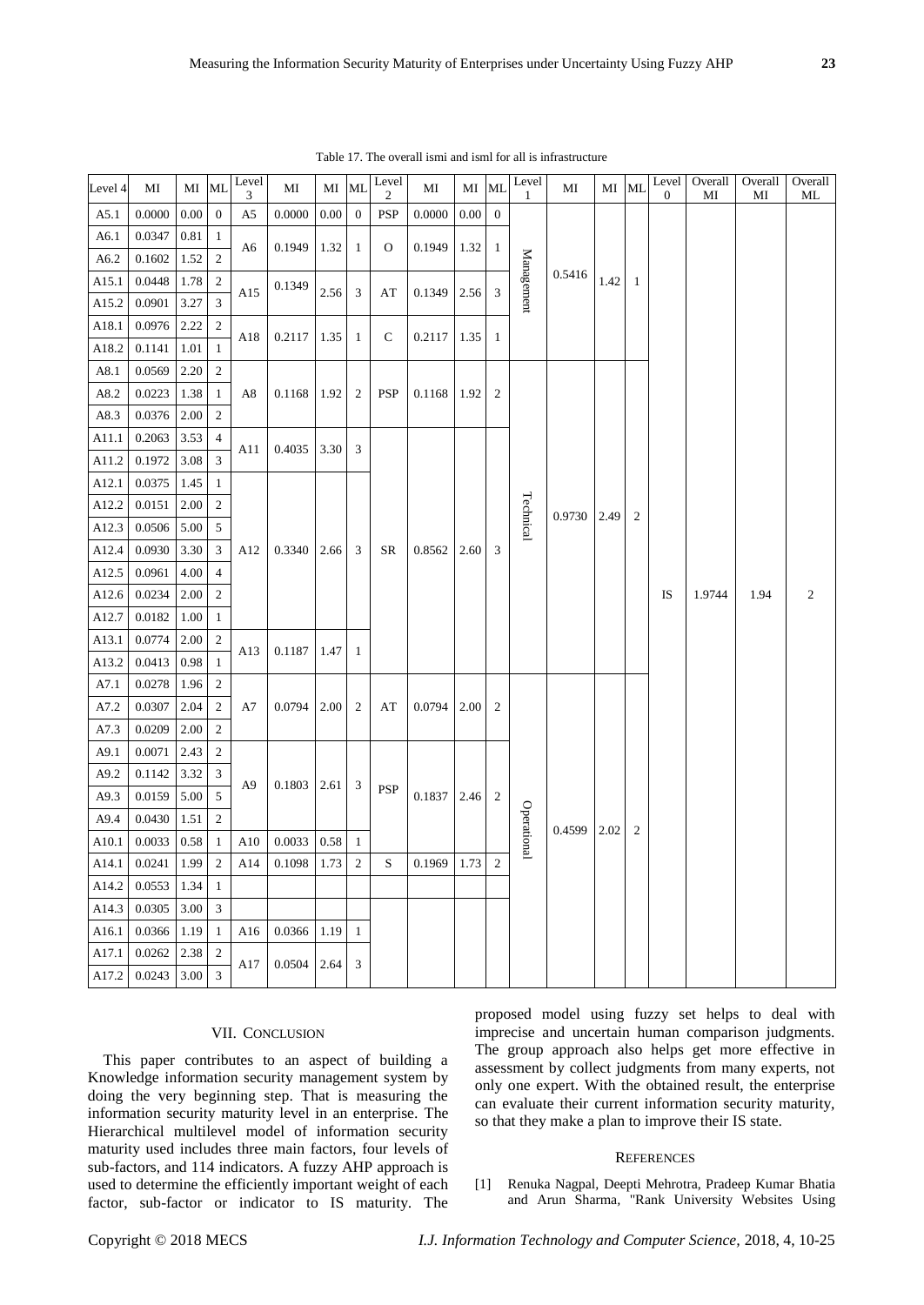Fuzzy AHP and Fuzzy TOPSIS: Approach on Usability", *International Journal of Information Engineering and Electronic Business*, Vol.7, No.1, pp.29-36, 2015.

- [2] Essaid EL HAJI , Abdellah Azmani, and Mohamed El Harzli, "Using AHP Method for Educational and Vocational Guidance*", International Journal of Information Technology and Computer Science,* Vol.9, No.1, pp.9-17, 2017
- [3] Rodney Alexander, "Using the Analytical Hierarchy Process Model in the Prioritization of Information Assurance Defense-In-Depth Measures?—A Quantitative Study,"*Journal of Information Security, 2017, 8, 166-173*
- [4] Kanyarat Phudphad, Bunthit Watanapa, Worarat Krathu and Suree Funilkul,"Rankings of the security factors of human resources information system (HRIS) influencing the open climate of work: using analytic hierarchy process (AHP)," *8th International Conference on Advances in Information Technology, IAIT2016*, 19-22 December 2016, Macau, China
- [5] Juhyeon Lee, Youngin You, Kyungho Lee,"A study on the priority decision making of IT goals in COBIT 5 goals cascade", *in pros.. of the*  $9<sup>th</sup>$  *international conference of information management and engineering, ICIME 2017*, 221-225, October 2017, Barcelona, Spain.
- [6] Zhengbing Hu, Vadym Mukhin, Yaroslav Kornaga,Yaroslav Lavrenko, Oleg Barabash, OksanaHerasymenko, "Analytical Assessment of Security Level of Distributed and Scalable Computer Systems" *International Journal of Intelligent Systems and Applications (IJISA)*, Vol.8, No.12, pp.57-64, 2016.
- [7] Zhengbing Hu, Yulia Khokhlachova, Viktoriia Sydorenko and Ivan Opirskyy,"Method for Optimization of Information Security Systems Behavior under Conditions of Influences, "*International Journal of Intelligent Systems and Applications,* Vol.9, No.12, pp.46-58, 2017.
- [8] A. A. Nasser, "Information security gap analysis based on ISO 27001: 2013 standard: A case study of the Yemeni Academy for Graduate Studies, Sana'a, Yemen, " *International Journal of scientific research in Multidisciplinary Studies, Vol. 3, Issues 11, pp. 5 – 14, DEC. 2017*
- [9] A. A. Nasser, "Hierarchical Multilevel Information security gap analysis models based on ISO 27001: 2013, " *International Journal of scientific research in Multidisciplinary Studies, Vol. 3, Issues 11, pp. 15 – 24, DEC. 2017*
- [10] A. Itrada , S. Sultan , M. Al-Junaidi , R. Qaffaf , F. Mashal, and F. Daas, "Developing an ISO27001 Information Security Management System for an Educational Institute: Hashemite University as a case study, " *Jordan Journal of Mechanical and Industrial Engineering, Vol. 8, no. 2, pp.102 – 118, April. 2014*
- [11] C Candiwan, "Analysis of ISO27001 Implementation for Enterprises and SMEs in Indonesia". *In: Proceedings of the International Conference on Cyber-Crime Investigation and Cyber Security (ICCICS2014*), pp. 50- 58, Nov.2014, Kuala Lumpur, Malaysia.
- [12] I Al-Mayahi and S. P. Mansoor, "ISO 27001 gap analysis – case study ". *In: Proceedings of the International Conference on Security and Management (SAM '12*), Las Vegas, 2012.
- [13] B. Karabacak and I. A Sogukainar, "quantitative method for iso 17799 gap analysis, " *Computers and Security Journal, Elsevier, vol. 25(6), pp. 413–419, 2006*
- [14] *M. Dey, " Information security management - a practical approach, " In Proceedings of AFRICAN 2007,* Member, IEEE
- [15] ISO/IEC 17799:2000, Information technology Security techniques – Code of practice for information security management, Geneva, Switzerland: International Organization for Standardization, 2000
- [16] B. Stevanović*,* "Maturity Models in Information Security, " *International Journal of Information and Communication Technology Research, vol.1,no.2,2011*
- [17] Project Management Institute (PMI), "Organizational project management maturity model knowledge foundation(OPM3)", Newtown Square, Pennsylvania USA,.2003
- [18] T. Mettler and P. Rohner,*"* Situational Maturity Models as Instrumental Artifacts for Organizational Design*, " In Proceedings of the 4th International Conference on Design Science Research in Information Systems and Technology*, Bew York, 2009.
- [19] M. F. Saleh,*"* Information Security Maturity Model*," International Journal of Computer Science and Security (IJCSS), Vol.5, Issue 3, pp: 316-337*
- [20] K. Judev, J. Thomas*, "*Project management maturity models: The milver bullets of competitive advantage?*" Project Management Journal, vol. 33, 2002.*
- [21] G. Klimko*, "*Knowledge management and maturity models: Building common understanding*,"* In Proc. of the 2nd European Conference on Knowledge Management, 2001.
- [22] S. E. Chang and C. S. Lin, *"*Exploring organizational culture for information security management*," Industrial Management & Data Systems, vol.107, issue 3, pp. 438 – 458, 2007*
- [23] A. Anderson*,* D. Longley *and* L.F. *"*Kwok*,* Security modeling for organizations*, " In Proceedings of the 2nd ACM Conference on Computer and communications security*, p. 241- 250, New York, 1994.
- [24] M. S. Saleh, A. Alrabiah, and S. H. Bakry, *"*Using ISO 17799:2005 information security management: a STOPE view with six sigma approach*, " International Journal of network management, v. 17, 2007, pp.85- 97.*
- [25] DNB Framework Information Security, point to consider: Available from http://www.toezicht.dnb.nl/en/binaries/51- 230769.XLSX
- [26] T. L. Saaty*, The analytical hierarchy process*.Pittsburg: PWS Publications, 1990.
- [27] T. L. Saaty*, "*How to Make a Decision: The Analytic Hierarchy Process*,"* Interfaces, vol. 24, no. 6, pp. 19-43, Nov.-Dec. 1994.
- [28] S. t. Phanaru and T.Wannasiri,*"* Applying Fuzzy Analytic Hierarchy Process to Evaluate and Select Product of Notebook Computers, *" International Journal of Modeling and Optimization, Vol. 2, No. 2, April 2012*
- [29] T. L. Saaty*, The Analytic Hierarchy Process, Planning, Priority Setting, Resource Allocation*. McGraw-Hill, New York, 1980*.*
- [30] Y. C. Erensal, T. Oncan, and M. L. Dernircan. *"* Determining Key Capabilities in Technology Management using Fuzzy Analytic Hierarchy Process: A Case Study of Turke*, "* In Proceedings of Information Science, vol. 176, no. 18, pp. 2755-2770, Sep. 2006
- [31] J. J. Buckley, *"*Ranking Alternatives using Fuzzy Numbers*, " FuzzySets and Systems, vol. 15, no. 1, pp. 21- 31, Feb. 1985.*
- [32] J. J. Buckley, *"*Fuzzy Hierarchical Analysis*, "Fuzzy Sets and Systems, vol. 17, no. 3, pp. 233-247, Dec. 1985.*
- [33] D. Dubois and H. Prade, *Fuzzy Sets and Systems: Theory and Applications*, New York: Academic Press, 1980.